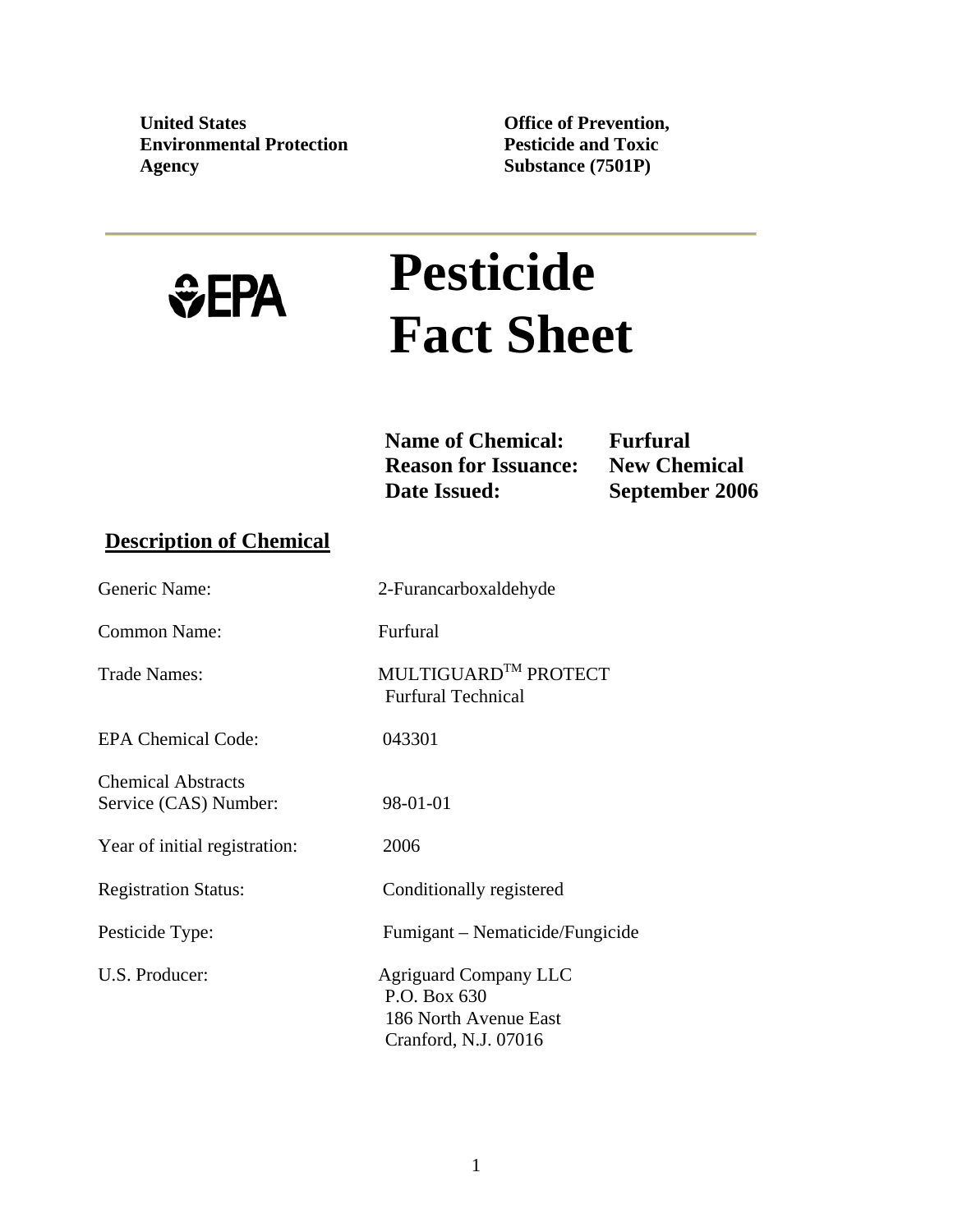# **Use Pattern and Formulations**

Furfural is a new pesticidal active ingredient intended for use as a fumigant to control rootinfesting plant parasitic nematodes and fungal plant diseases in greenhouse soil used for growing ornamentals and other non-food commodities. The technical formulation (Furfural Technical) contains 99.7% furfural and is for use in formulating end-use products. The end-use product contains 90% furfural in a liquid formulation (Multiguard Protect) and is applied to growing media and/or soils in greenhouses for cut flowers, cut greens, transplants, propagative materials, ornamentals and other non-food/ non-feed commodities.

| <b>Table 1: Summary of Directions for Use of Multiguard Protect</b> |                                                                                                                                                                                            |                                           |                                                                  |                                                                           |                      |                                                                                                                    |
|---------------------------------------------------------------------|--------------------------------------------------------------------------------------------------------------------------------------------------------------------------------------------|-------------------------------------------|------------------------------------------------------------------|---------------------------------------------------------------------------|----------------------|--------------------------------------------------------------------------------------------------------------------|
| <b>Trade Name</b><br><b>Formulation</b><br>[EPA Reg.<br>Number]     | <b>Application</b><br><b>Type/Timing</b><br>and<br>Equipment                                                                                                                               | <b>Application</b><br>Rate<br>$(lb ai/A)$ | <b>Maximum</b><br>Number of<br><b>Applications</b><br>per Season | <b>Maximum</b><br><b>Seasonal</b><br><b>Application</b><br>Rate (lb ai/A) | <b>PHI</b><br>(Days) | <b>Use Directions and</b><br><b>Limitations</b>                                                                    |
| MULTIGUARD™<br><b>PROTECT</b><br>$[75753-1]$                        | via broadcast<br>surface spray<br>(handgun),<br>through<br>overhead<br>irrigation,<br>through drip<br>irrigation, or<br>back-pack<br>sprayer/<br>treatment<br>interval of 14<br>to 28 days | 45                                        | 8                                                                | 360                                                                       | N/A                  | The treatment<br>should be watered<br>in after application<br>with 125 gallons of<br>water per $1000 \text{ ft}^2$ |

# **Science Findings**

Available product chemistry data supporting the use of furfural are summarized below.

Physical/Chemical Structure:

$$
\begin{array}{ccc}\nH & CH - CH & \\
\wedge & \wedge & \wedge \\
C - C & & CH \\
\wedge & \wedge & \wedge \\
O & O & FURFURAL\n\end{array}
$$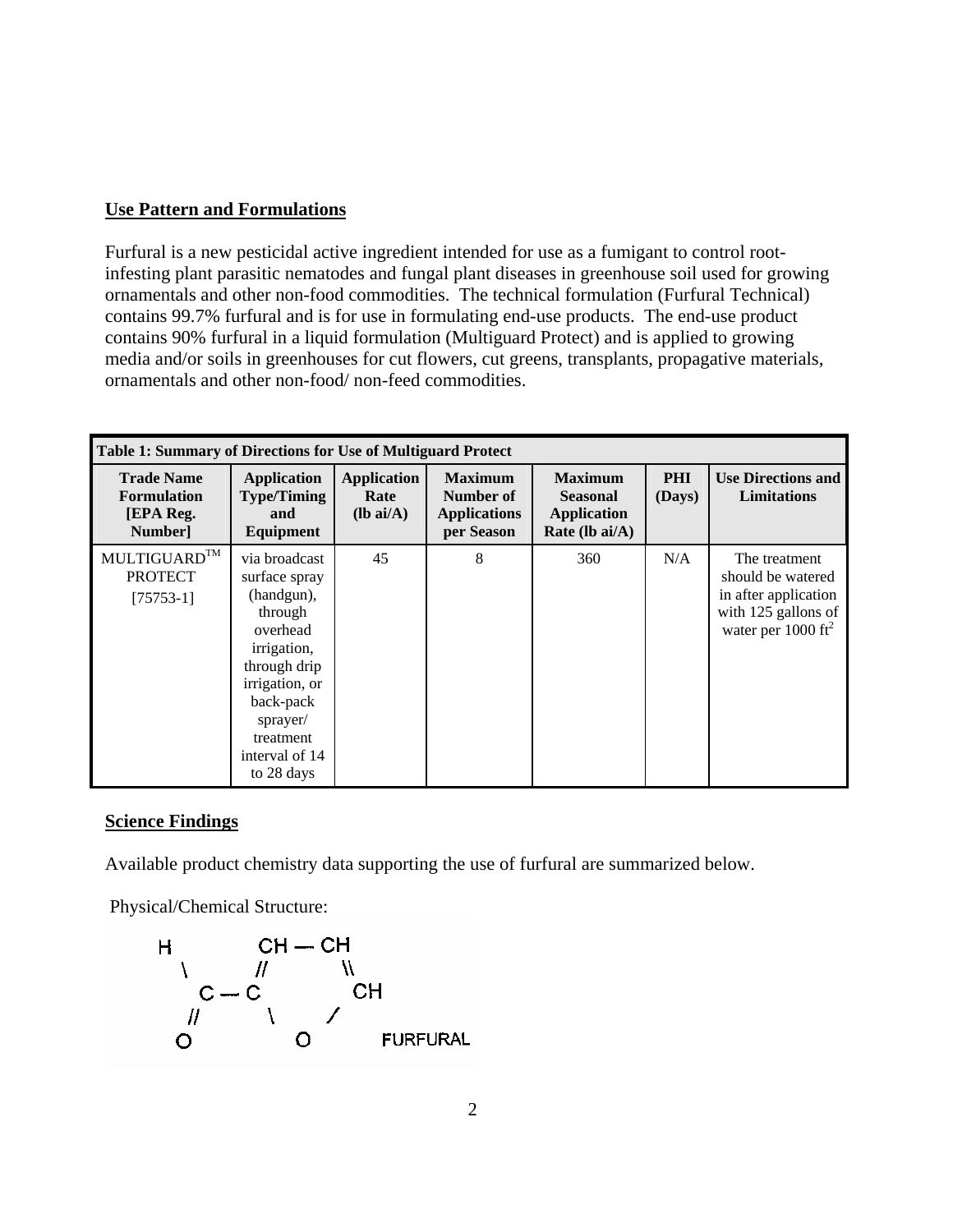| <b>TABLE 2</b>                                   | Physicochemical Properties of the Technical Grade Compound (Furfural).                                                            |
|--------------------------------------------------|-----------------------------------------------------------------------------------------------------------------------------------|
| <b>Parameter</b>                                 | <b>Value</b>                                                                                                                      |
| Molecular Weight:                                | $96.1$ g/mol                                                                                                                      |
| Boiling point:                                   | $161.7$ °C                                                                                                                        |
| Density:                                         | 1.16g/ml at $20^{\circ}$ C                                                                                                        |
| Water solubility ( $20^{\circ}$ C):              | $7.81$ g/100 ml                                                                                                                   |
| Solvent solubility (mg/L at $20^{\circ}$ C):     | alcohol (infinite)<br>ether (infinite)<br>miscible in octanol, acetone, xylene, ethyl acetate,<br>methylene chloride and methanol |
| Vapor pressure:                                  | 2.6 mm Hg (at $20^{\circ}$ C)                                                                                                     |
| Dissociation constant ( $pK_a$ ):                | Does not demonstrate a dissociation constant between<br>pKa2 and pKa10.                                                           |
| Octanol/water partition coefficient $Log(KOW)$ : | $0.35$ at $20^{\circ}$ C                                                                                                          |
| UV/Visible absorption:                           | 14591.3 cm <sup>2</sup> /mole (pH 7)<br>15324.2 cm <sup>2</sup> /mole (pH 1.94)<br>14584.8 cm <sup>2</sup> /mole (pH 10.12)       |

Tables 3a, 3b, and 3c include toxicity data and summaries published in the open literature. Tables 3a and 3b include the usual acute studies for technical furfural and the end-use product Multiguard Protect. Table 3c summarizes subchronic oral, dermal and inhalation studies as well as chronic, carcinogenicity, developmental and mutagenicity studies.

| Table 3a. Acute Toxicity Profile - Multiguard Protect |                                                                          |                                  |                                                                                   |                            |  |
|-------------------------------------------------------|--------------------------------------------------------------------------|----------------------------------|-----------------------------------------------------------------------------------|----------------------------|--|
| Guideline No.                                         | <b>Study Type</b>                                                        | MRID(s)                          | <b>Results</b>                                                                    | <b>Toxicity Category</b>   |  |
| 870.1100                                              | Acute oral in rats<br>(Mukherjee, 2003)                                  | 46028101                         | $LD_{50} = >175$ mg/kg                                                            | $\mathbf{I}$               |  |
| 870.1200                                              | Acute dermal in rats<br>(Joseph, 2003)<br>(Moore, 2004)<br>(Moore, 2004) | 46028102<br>46406102<br>46406103 | $LD_{50} = 192 \text{ mg/kg}$<br>$LD_{50} = 2000$ mg/kg<br>$LD_{50} = 2000$ mg/kg | I<br>Ш<br>Ш<br>Average: II |  |
| 870.1300                                              | Acute inhalation in rats.<br>(Merkel, 2003)                              | 46106302                         | $LC_{50} = 0.54 - 1.63$<br>mg/L                                                   | Ш                          |  |
| 870.2400                                              | Acute eye irritation in rabbits.<br>(Mukherjee, 2003)                    | 46028103                         | Severe Irritant.                                                                  | $\mathbf{I}$               |  |
| 870.2500                                              | Acute dermal irritation in<br>rabbits. (Mukherjee, 2003)                 | 46028104                         | Mild Irritant.                                                                    | III                        |  |
|                                                       | Skin sensitization in Guinea                                             |                                  |                                                                                   |                            |  |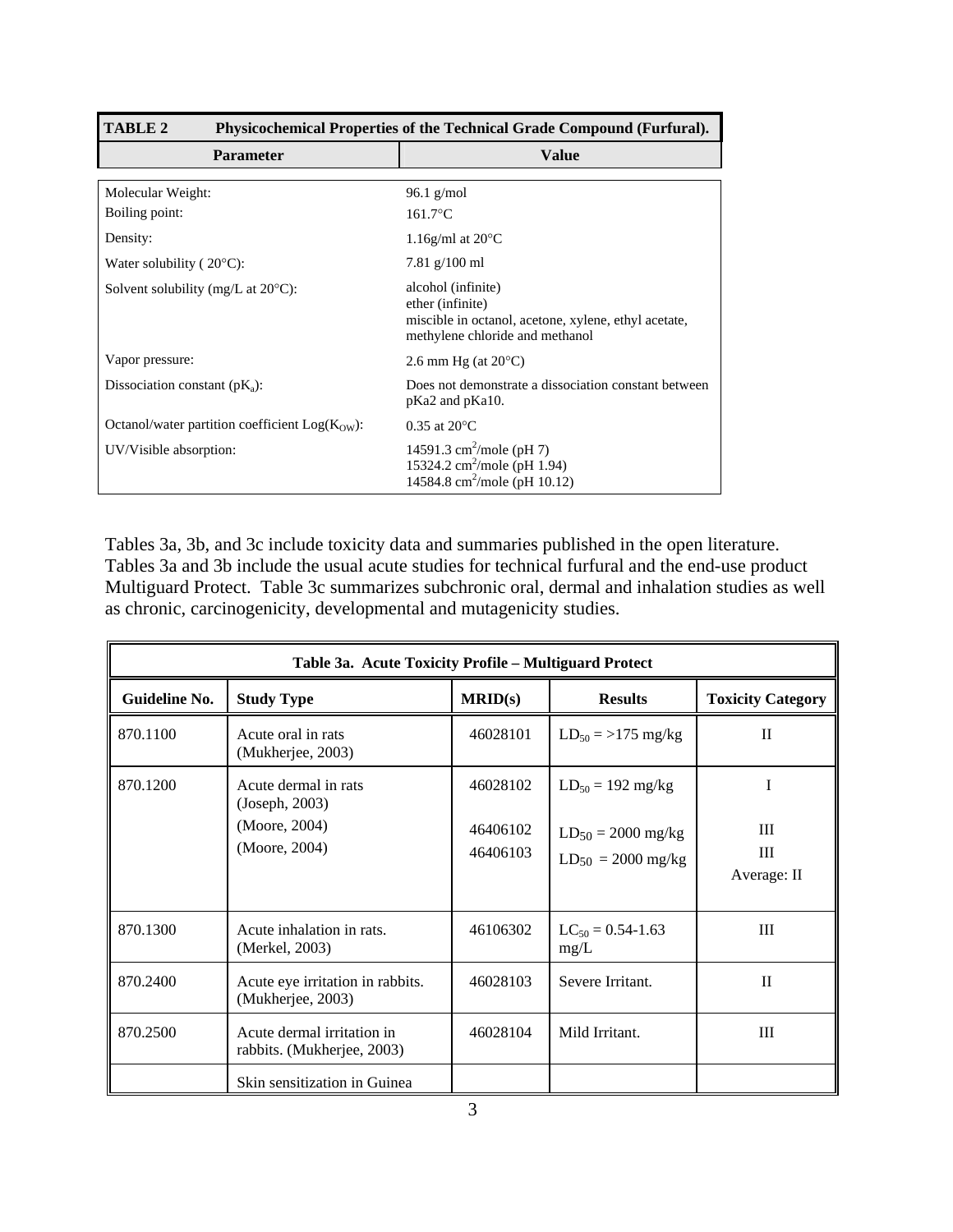| 870.2600<br>2003<br>(Mukheriee,<br>D12S | 46028105 | $\gamma$ on.<br>sensitizer. | Neg |
|-----------------------------------------|----------|-----------------------------|-----|
|-----------------------------------------|----------|-----------------------------|-----|

| Table 3 b. Acute Toxicity Profile - Furfural Technical |                                                        |          |                                 |                          |
|--------------------------------------------------------|--------------------------------------------------------|----------|---------------------------------|--------------------------|
| Guideline No.                                          | <b>Study Type</b>                                      | MRID(s)  | <b>Results</b>                  | <b>Toxicity Category</b> |
| 870.1100                                               | Acute oral in rats<br>(Rana, 2002)                     | 46011009 | $LD_{50} = >102$ mg/kg          | П                        |
| 870.1200                                               | Acute dermal in rats<br>(Joseph, 2003)                 | 46011010 | $LD_{50} = 192$ mg/kg           |                          |
| 870.1300                                               | Acute inhalation in rats.<br>(Merkel, 2003)            | 46106302 | $LC_{50} = 0.54 - 1.63$<br>mg/L | III                      |
| 870.2400                                               | Acute eye irritation in rabbits.<br>(Joseph, 2003)     | 46011012 | Severe. Irritant.               | $\mathbf{I}$             |
| 870.2500                                               | Acute dermal irritation in<br>rabbits. (Joseph, 2003)  | 46011013 | Slight. Irritant.               | IV                       |
| 870.2600                                               | Skin sensitization in Guinea<br>pigs. $(Joseph, 2003)$ | 46011014 | Non sensitizer.                 | Neg.                     |

| Table 3 c. Subchronic, Chronic and Other Toxicity Profile for Furfural |                                                                                                                                     |                                                                                                                                                           |  |  |
|------------------------------------------------------------------------|-------------------------------------------------------------------------------------------------------------------------------------|-----------------------------------------------------------------------------------------------------------------------------------------------------------|--|--|
| Guideline No./<br><b>Study Type</b>                                    | <b>MRID</b> No. (year)/<br><b>Classification /Doses</b>                                                                             | <b>Results</b>                                                                                                                                            |  |  |
| 870.3100<br>90-Day oral toxicity<br>rats                               | 46011015, 1990<br>Acceptable/Non-guideline<br>0, 11, 22, 45, 90, 180<br>mg/kg/day                                                   | NTP 1990 Study (publication).<br>$NOAEL = 45$ mg/kg/day<br>$LOAEL = 90$ mg/kg/day based on liver pathology -<br>cytoplasmic vacuolization of hepatocytes. |  |  |
| 870.3100<br>90-Day oral toxicity<br>mice.                              | 46011015, 1990<br>Acceptable/Non-guideline<br>0, 75, 150, 300, 600, 1200<br>mg/kg/day                                               | NTP 1990 Study (publication).<br>$NOAEL < 75$ mg/kg/day<br>LOAEL $\le$ 75 mg/kg/day based on relative liver<br>weights.                                   |  |  |
| 870.3100<br>90-Day oral toxicity<br>rats.                              | 46011015, 2001<br>Summary/Non-guideline<br>(WHO published review<br>article)<br>0, 30, 60, 90, 180 mg/kg/day<br>(microencapsulated) | WHO (published review article), Food Additive<br>Series 46 (2001)<br>$NOAEL = 60$ mg/kg/day<br>$LOAEL = 90$ mg/kg/day based on liver effects.             |  |  |
| 870.3150<br>90-Day oral toxicity<br>dog                                |                                                                                                                                     | No study submitted.                                                                                                                                       |  |  |
| 870.3200<br>28-Day dermal                                              | 46465501<br>Unacceptable/Guideline                                                                                                  | NOAEL =>100 mg/kg/day (HDT). LOAEL =>100<br>mg/kg/day. Transient effects included drowsiness,                                                             |  |  |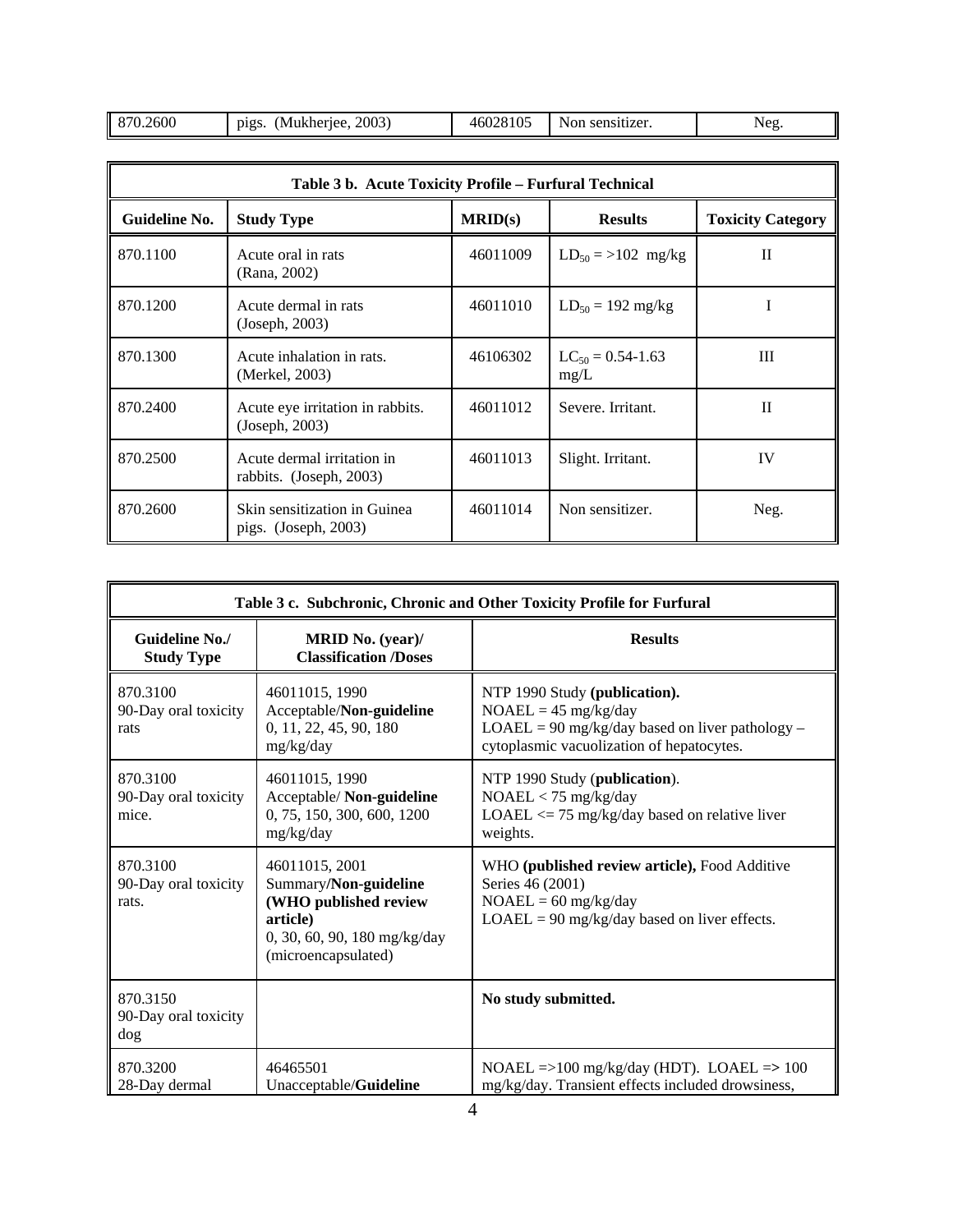|                                                      |                                                                                                                                                                                          | Table 3 c. Subchronic, Chronic and Other Toxicity Profile for Furfural                                                                                                                                                                                                                                                               |
|------------------------------------------------------|------------------------------------------------------------------------------------------------------------------------------------------------------------------------------------------|--------------------------------------------------------------------------------------------------------------------------------------------------------------------------------------------------------------------------------------------------------------------------------------------------------------------------------------|
| <b>Guideline No./</b><br><b>Study Type</b>           | MRID No. (year)/<br><b>Classification /Doses</b>                                                                                                                                         | <b>Results</b>                                                                                                                                                                                                                                                                                                                       |
| toxicity in rats.                                    | 0, 25, 50 and 100 mg/kg                                                                                                                                                                  | dyspnea, clonic convulsion, hyperactivity, tremor,<br>vocalization, generalized effects from exposure to<br>furfural                                                                                                                                                                                                                 |
| 870.3465<br>28-Day inhalation<br>toxicity in rats    | 46426504, -05<br>Acceptable/Guideline<br>0, 20, 40, 80, 160, 320, 640,<br>1280 mg/cu.m.                                                                                                  | NTO (Netherlands) 2001 (study publication).<br>$LOAEL = < 20$ mg/cu.m. (LDT) causing nasal<br>epithelium pathology. NOAEL < $20 \text{ mg/cu.m.}$                                                                                                                                                                                    |
| 870.3700a<br>Prenatal<br>developmental in<br>rats    | 46147601,1997<br>primary study: 0, 50, 100, 150<br>mg/kg/day<br>Acceptable/Guideline<br>w/rangefinder<br>46629401, 1996 rangefinder: 0,<br>10, 50, 100, 150, 250, 500,<br>1000 mg/kg/day | <b>Maternal</b> NOAEL = $10 \text{ mg/kg/day}$ (from rangefinder)<br>$LOAEL = 50$ mg/kg/day (from primary) based on<br>clinical signs.<br><b>Developmental NOAEL</b> => $150$ mg/kg/day<br>LOAEL > 150 mg/kg/day, no treatment related effects<br>noted in the primary study, no relevant observations in<br>the rangefinding study. |
| 870.3700b<br>Prenatal<br>developmental in<br>rabbits | 46207303, 2004<br>0, 25, 75, 225 mg/kg/day<br>46207302, 2003 (rangefinder)<br>0, 25, 50, 100, 150, 300<br>mg/kg/day                                                                      | <b>Maternal NOAEL</b> = $225 \text{ mg/kg/day}$<br>$LOAEL = 300$ mg/kg/day based on decreased bw, bwg<br>- primary study combined with rangefinder study data<br><b>Developmental NOAEL</b> = $225 \text{ mg/kg/day}$<br>$LOAEL = 300$ mg/kg/day based on decreased fetal bw<br>- primary study combined with rangefinder study data |
| 870.3800<br>Reproduction and<br>fertility effects    |                                                                                                                                                                                          | No study available.                                                                                                                                                                                                                                                                                                                  |
| 870.4100a<br>Chronic toxicity<br>Rats                | 46011016, 1990<br>Acceptable/Non-guideline.<br>0, 30, or 60 mg/kg/day                                                                                                                    | NTP 1990 Study (publication).<br>$NOAEL = 30$ mg/kg/day<br>$LOAEL = 60$ mg/kg/day based on liver effects.                                                                                                                                                                                                                            |
| 870.4100a<br>Chronic toxicity -<br>mice              | 46011016, 1990<br>Acceptable/Non-guideline.<br>0, 50, 100, or 175 mg/kg/day                                                                                                              | NTP 1990 Study (publication)<br>$NOAEL \Rightarrow 175 \text{ mg/kg/day}$<br>$LOAEL > 175$ mg/kg/day                                                                                                                                                                                                                                 |
| 870.4100b<br>Chronic toxicity<br>dog                 |                                                                                                                                                                                          | No study submitted.                                                                                                                                                                                                                                                                                                                  |
| 870.4200<br>Carcinogenicity<br>rat.                  | 46011016, 1990<br>Acceptable/Non-guideline<br>$0, 30, 60$ mg/kg/day                                                                                                                      | NTP 1990 Study (publication).<br>$NOAEL = 30$ mg/kg/day<br>$LOAEL = 60$ mg/kg/day based on liver effects.<br>no evidence of carcinogenicity at dose levels tested                                                                                                                                                                    |
| 870.4300<br>Carcinogenicity                          | 46011016, 1990<br>Acceptable/Non-guideline                                                                                                                                               | NTP 1990 Study (publication)<br>$NOAEL \implies 175 \text{ mg/kg/day}$                                                                                                                                                                                                                                                               |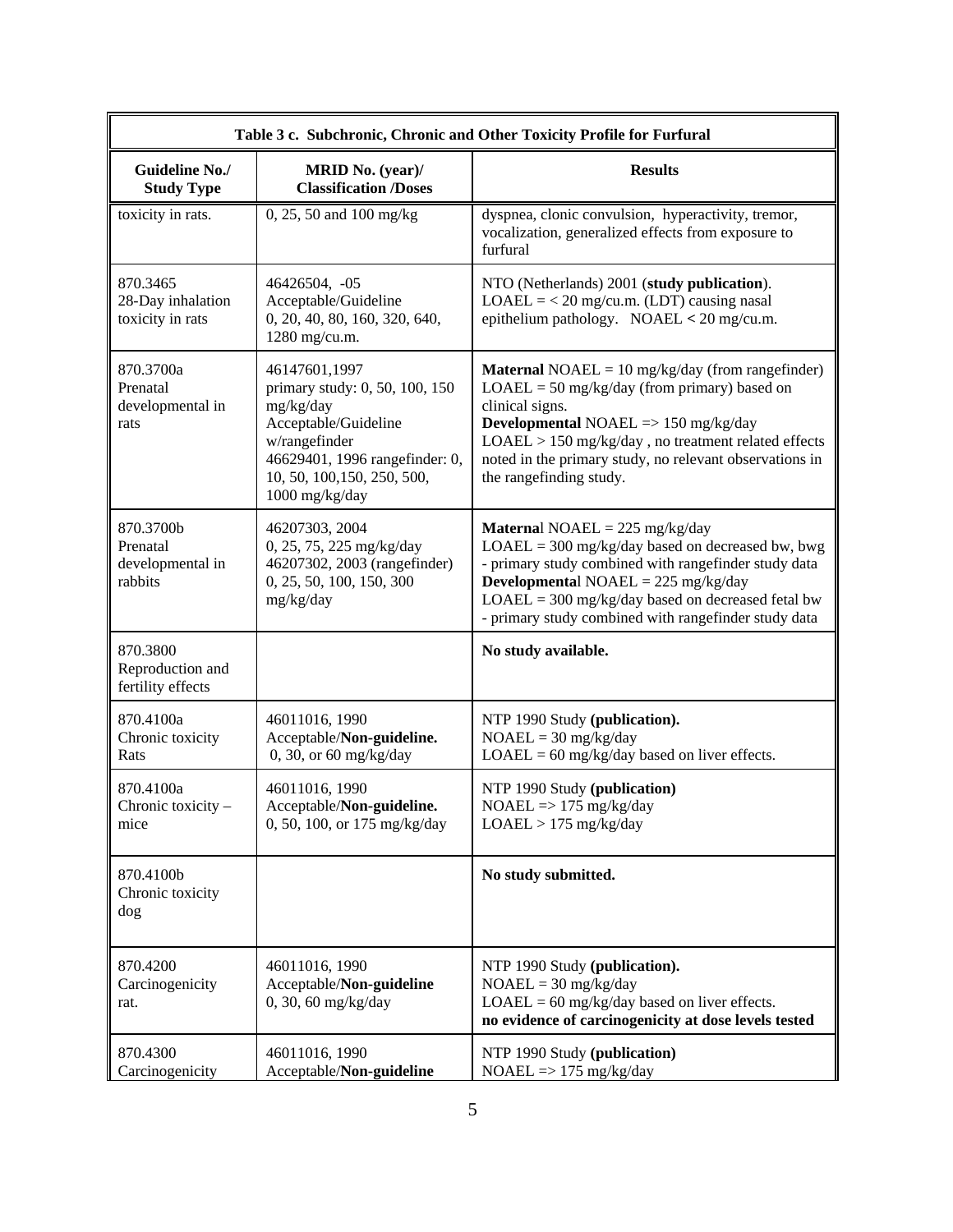|                                                     | Table 3 c. Subchronic, Chronic and Other Toxicity Profile for Furfural |                                                                                                                                                                                                                                                                                                                 |  |  |  |
|-----------------------------------------------------|------------------------------------------------------------------------|-----------------------------------------------------------------------------------------------------------------------------------------------------------------------------------------------------------------------------------------------------------------------------------------------------------------|--|--|--|
| Guideline No./<br><b>Study Type</b>                 | MRID No. (year)/<br><b>Classification /Doses</b>                       | <b>Results</b>                                                                                                                                                                                                                                                                                                  |  |  |  |
| mouse.                                              | 0, 50, 100, 175 mg/kg/day                                              | $LOAEL > 175$ mg/kg/day<br>no evidence of carcinogenicity at dose levels tested                                                                                                                                                                                                                                 |  |  |  |
| <b>Gene Mutation</b><br>870.5100                    | 46011017; 1999<br>Acceptable/Guideline                                 | Negative for bacterial reverse mutation assay                                                                                                                                                                                                                                                                   |  |  |  |
| <b>Gene Mutation</b><br>870.5100                    | 46011018; 2003<br>Acceptable/Non-guideline                             | Negative for in vivo gene mutation<br>bacterial gene incorporation into genome of transgenic<br>mice                                                                                                                                                                                                            |  |  |  |
| CA/SCE<br>870.5375, 870.5385,<br>870.5900, 870.5915 | 46011019; 2003 (compilation<br>of 7 reports)                           | Negative and Acceptable/Guideline:<br>Reverse Gene Mutation, In vitro mammalian gene<br>mutation and chromosomal aberrations, In vivo<br>Chromosomal Aberrations, SCE, Gene Mutation -<br>Drosophilia<br>Unacceptable/Guideline - Expert Panel Report, SCE in<br>human Lymphocytes, in vitro cytogenetic assays |  |  |  |
| <b>UDS</b><br>870.5500, 8705560                     | 46011020; 2003 (compilation<br>of 9 reports)                           | Negative for DNA damage/repair, rec-assay, UDS in<br>rat hepatocytes - Acceptable/Guideline<br>DNA damage, summary reports - Unacceptable                                                                                                                                                                       |  |  |  |
| 870.7485<br>Metabolism and<br>pharmacokinetics      |                                                                        | No study submitted.                                                                                                                                                                                                                                                                                             |  |  |  |
| 870.7600<br>Dermal penetration                      |                                                                        | No study submitted.                                                                                                                                                                                                                                                                                             |  |  |  |

**Non-guideline = studies either from the open literature, studies not meeting guideline requirements, but contain useful information or range-finding studies**

# **Hazard Considerations**

The acute toxicity profile for furfural ranges from highly toxic to relatively non-toxic (from Toxicity Category of I to IV). Technical furfural has a pungent odor smelling like almonds. It is irritating to skin, mucous membranes and the respiratory system. Single- and repeated dose animal toxicity studies in the open literature, using various routes and animal species, give evidence of adverse effects involving most physiological systems including respiratory system, liver and kidney, blood and bone marrow as well as adverse effects to the nervous system.

Studies in humans and animals show that furfural is readily absorbed and is excreted in the urine. The American Conference of Governmental Industrial Hygienist's (ACGIH) occupational standard for furfural, or Threshold Limit Value (TLV) is 2 ppm with a "Skin" notation for concerns for vapor irritation of skin and mucous membranes. The human data referred to above (dermal absorption studies) fall outside the scope of the prohibition on use of human data. The Agency has not classified the carcinogenic potential of furfural at this time, however, a National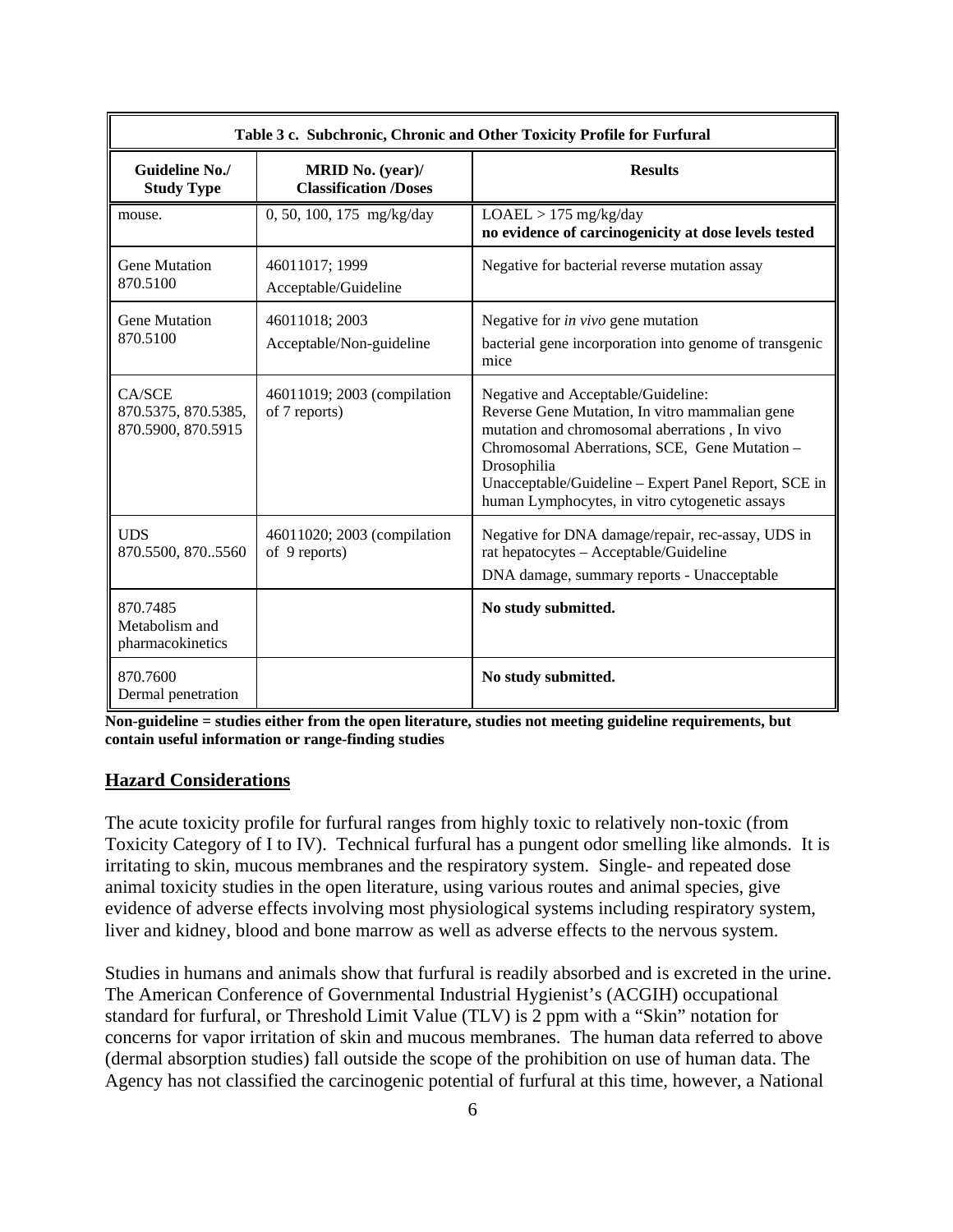Toxicity Program (NTP) carcinogenicity study in rats and mice does not indicate a potential for carcinogenicity.

The toxicology dataset includes acute toxicity studies and studies published in the open literature including a subchronic oral toxicity study in rats and mice, a chronic oral toxicity study in rats and mice, two oral developmental studies, one in rats and the other in rabbits, a 28-day dermal study in rats, 28-day inhalation study in rats, as well as a number of review articles from regulatory (primarily European) agencies. Based on the indoor (greenhouse), non-food use pattern, the dermal and inhalation routes appear to be the major routes of exposure. Consequently, the current data base review focuses on these routes to assess potential hazards for worker and bystander exposures.

# **Food Quality Protection Act Considerations**

Furfural is a new active ingredient for use in production of greenhouse ornamentals which is considered to be a 'non-food use' and is not subject to the amendments to the Federal Food, Drug, and Cosmetic Act (FFDCA) promulgated under the Food Quality Protection Act (FQPA) of 1996, and an aggregate risk assessment is not required.

# **Hazard Identification and Toxicity Endpoint Selection**

Based on the proposed use patterns (greenhouse), the primary exposure pathways for furfural are the inhalation and dermal routes. Since furfural is considered a non-food use active ingredient and there are no residential uses, oral risk assessments (dietary and incidental oral) have not been conducted at this time. However, should use patterns change in the future to include food uses and/or residential uses, the Agency may conduct these risk assessments.

# **Toxicological Endpoints**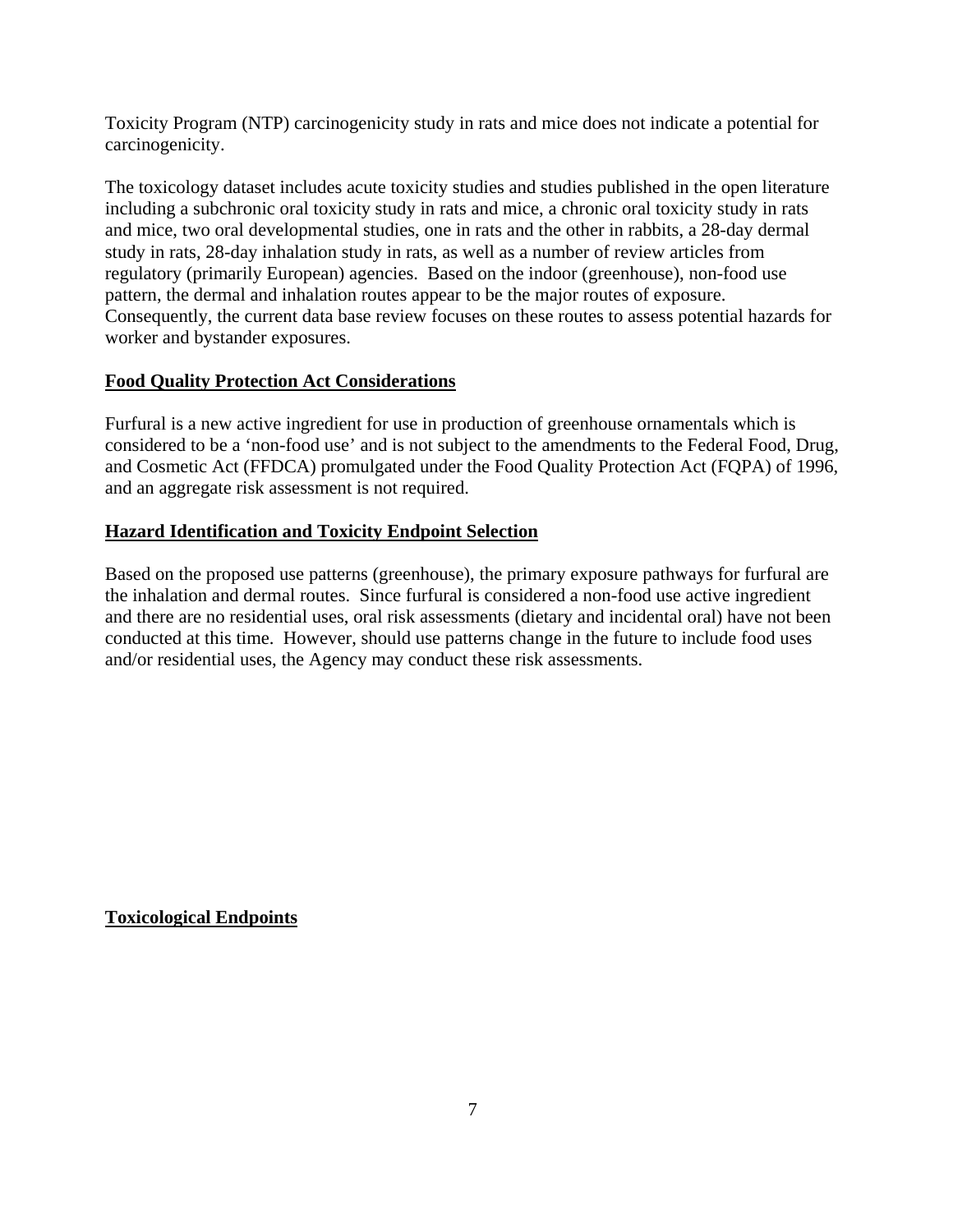| <b>Table 4: Summary of inhalation Toxicological Doses and Endpoints Selected</b> |                                    |                                                       |                                      |    |    |              |              |                       |                          |       |       |           |
|----------------------------------------------------------------------------------|------------------------------------|-------------------------------------------------------|--------------------------------------|----|----|--------------|--------------|-----------------------|--------------------------|-------|-------|-----------|
|                                                                                  | <b>Using the RfC Methodology</b>   |                                                       |                                      |    |    |              |              |                       |                          |       |       |           |
| <b>Relevant Study</b>                                                            |                                    | <b>LOAEL</b><br>(mg/m <sup>3</sup> )                  | <b>NOAEL</b><br>(mg/m <sup>3</sup> ) | Da | Dh | Wa   Wh      |              | <b>RGDR</b><br>$\ast$ | <b>HEC</b><br>$(mg/m^3)$ | inter | Intra | $UF^{\S}$ |
|                                                                                  |                                    | <b>HEC Array for Non-Occupational Risk Assessment</b> |                                      |    |    |              |              |                       |                          |       |       |           |
|                                                                                  |                                    |                                                       | <b>Acute Exposure</b>                |    |    |              |              |                       |                          |       |       |           |
|                                                                                  | Extrathoracic<br>region (6hr exp.) | 20                                                    | N.A.                                 | 6  | 24 | $\mathbf{1}$ | $\mathbf{1}$ | 0.115                 | 0.58                     | 3     | 10    | 10        |
| 28-Day Inhalation<br>Study - RATS                                                | Extrathoracic<br>region (3hr exp.) | 160                                                   | N.A.                                 | 3  | 24 | 1            | $\mathbf{1}$ | 0.115                 | 2.30                     | 3     | 10    | 10        |
|                                                                                  |                                    | Short-, Intermediate-, and Long-term Exposure         |                                      |    |    |              |              |                       |                          |       |       |           |
|                                                                                  | Extrathoracic<br>region (6hr exp.) | 20                                                    | N.A.                                 | 6  | 24 | 5            | 7            | 0.115                 | 0.41                     | 3     | 10    | 10        |
| 28-Day Inhalation<br>Study - RATS                                                | Extrathoracic<br>region (3hr exp.) | 160                                                   | N.A.                                 | 3  | 24 | 5            | 7            | 0.115                 | 1.64                     | 3     | 10    | 10        |
|                                                                                  |                                    | <b>HEC Array for Occupational Risk Assessment</b>     |                                      |    |    |              |              |                       |                          |       |       |           |
|                                                                                  |                                    |                                                       | <b>Acute Exposure</b>                |    |    |              |              |                       |                          |       |       |           |
|                                                                                  | Extrathoracic<br>region (6hr exp.) | 20                                                    | N.A.                                 | 6  | 8  | $\mathbf{1}$ | $\mathbf{1}$ | 0.115                 | 1.73                     | 3     | 10    | 10        |
| 28-Day Inhalation<br>Study - RATS                                                | Extrathoracic<br>region (3hr exp.) | 160                                                   | N.A.                                 | 3  | 8  | 1            | 1            | 0.115                 | 6.90                     | 3     | 10    | 10        |
| Short-, Intermediate-, and Long-term Exposure                                    |                                    |                                                       |                                      |    |    |              |              |                       |                          |       |       |           |
|                                                                                  | Extrathoracic<br>region (6hr exp.) | 20                                                    | N.A.                                 | 6  | 8  | 5            | 5            | 0.115                 | 1.73                     | 3     | 10    | 10        |
| 28-Day Inhalation<br>Study - RATS                                                | Extrathoracic<br>region (3hr exp.) | 160                                                   | N.A.                                 | 3  | 8  | 5            | 5            | 0.115                 | 6.90                     | 3     | 10    | 10        |

<sup>§</sup> 10X UF retained for LOAEL to NOAEL extrapolation.

• Input parameters for the derivation of Regional Gas Dose Ratios (RGDR) were obtained from "Methods for Derivation of Inhalation Reference Concentrations and Application of Inhalation Dosimetry" (US EPA, 1994) Tables 4-4, 4-5, and 4-6.

# **Table 5. Summary of Toxicological Doses and Endpoints for Chemical for Use in Human Risk Assessments**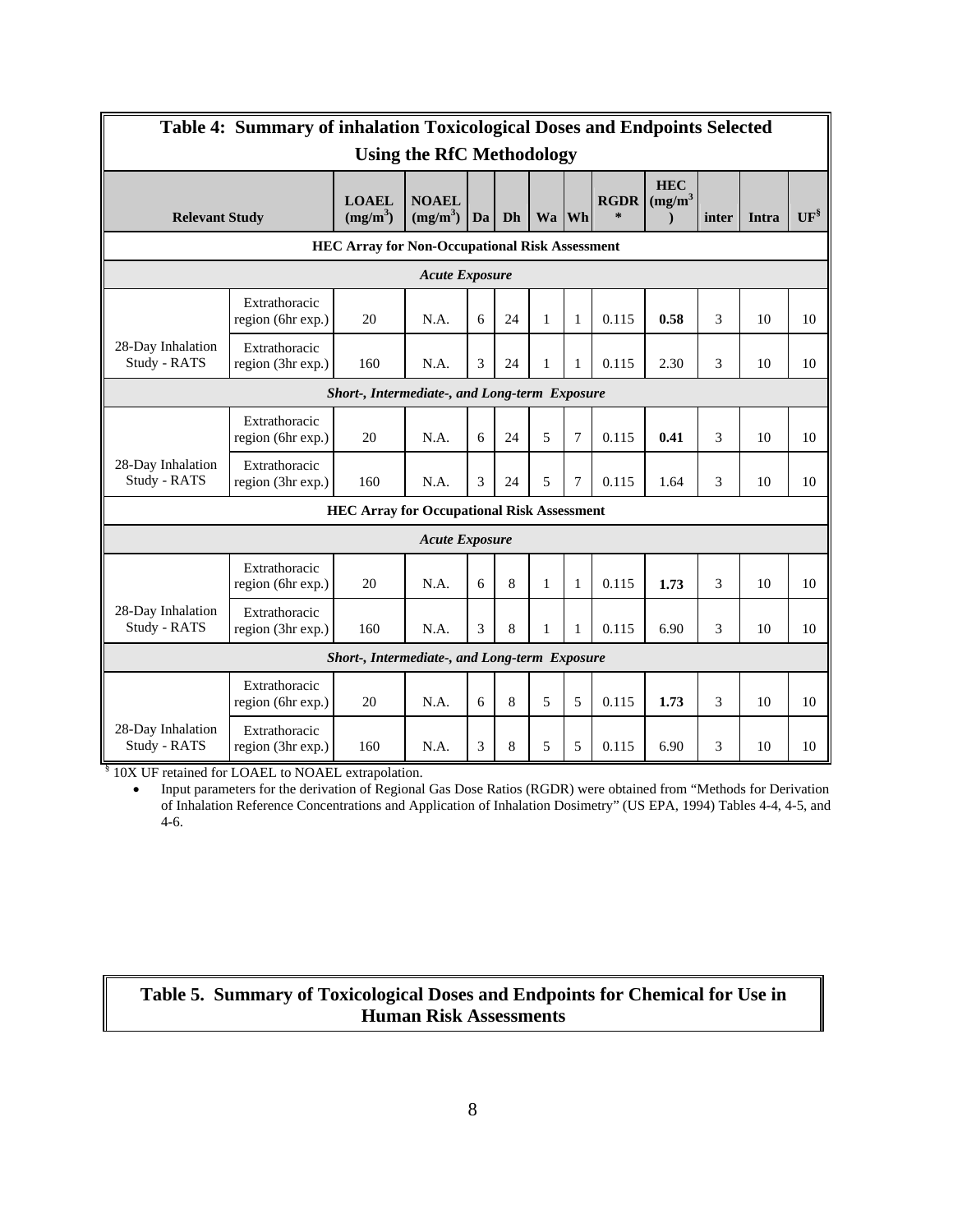| <b>Exposure</b><br><b>Scenario</b>                         | Dose Used in Risk<br><b>Assessment</b> , UF                                            | FQPA SF <sup>*</sup> and<br><b>Level of Concern</b><br>for Risk<br><b>Assessment</b> | <b>Study and Toxicological</b><br><b>Effects</b>                                                                                                                            |
|------------------------------------------------------------|----------------------------------------------------------------------------------------|--------------------------------------------------------------------------------------|-----------------------------------------------------------------------------------------------------------------------------------------------------------------------------|
| Dermal<br>Short-Term<br>$(1 - 30 \text{ days})$            | $NOAEL = 10$<br>mg/kg/day, UF 100                                                      | N/A                                                                                  | Prenatal developmental in rats;<br><b>Maternal LOAEL</b> = 50 mg/kg/day<br>based on clinical signs.                                                                         |
| Dermal<br>Intermediate-<br><b>Term</b><br>$(1 - 6$ months) | $NOAEL = 10$<br>mg/kg/day, UF 100                                                      | N/A                                                                                  | Prenatal developmental in rats;<br><b>Maternal LOAEL</b> = 50 mg/kg/day<br>based on clinical signs.                                                                         |
| Dermal<br>Long-Term<br>$(> 6$ months)                      | $NOAEL = 10$<br>mg/kg/day, UF 1000<br>(extra 10X for<br>extrapolation for<br>duration) | N/A                                                                                  | Prenatal developmental in rats;<br><b>Maternal LOAEL</b> = 50 mg/kg/day<br>based on clinical signs.                                                                         |
| Inhalation<br><b>All Durations</b>                         | Refer to Table 4 for<br>the HEC Array for<br>Bystander and<br>Occupational<br>Exposure | N/A                                                                                  | 28-day inhalation toxicity in rats;<br>$LOAEL = 20$ mg/ cu.m. nasal<br>epithelial pathology seen throughout<br>all of the treated animal groups, no<br>NOAEL was identified |

UF = uncertainty factor, FQPA SF = FQPA safety factor, NOAEL = no observed adverse effect level, LOAEL = lowest observed adverse effect level,  $PAD =$  population adjusted dose ( $a =$  acute,  $c =$  chronic)  $RfD =$  reference dose,  $MOE =$  margin of exposure,  $LOC =$  level of concern,  $NA = Not$  Applicable

#### **Exposure Assessment**

# *Residential/Bystander Exposure Estimates*

Furfural is not registered for residential uses. However, residential/bystander exposure is possible from drift of furfural vapors associated with the greenhouse use. A screening level bystander exposure assessment was conducted using the only available data, a laboratory soil volatility study, which raise many uncertainties when used for the purpose of assessing bystander exposure.

These laboratory data were used as inputs to EPA's Industrial Source Complex: Short-Term Model (ISCST3) to estimate furfural concentrations outside the greenhouse after a furfural application. The inhalation LOC for bystanders is an MOE of 300 or greater, below which indicate risks of concern. The modeling results indicate that, for bystanders, a distance of 30 meters downwind may be necessary to achieve an MOE of 300 for small greenhouses, and a distance of 100 meters may be required for large greenhouses. Please note that there is low confidence in these estimates because they are based on data that, in addition to other significant limitations, were not generated under field conditions.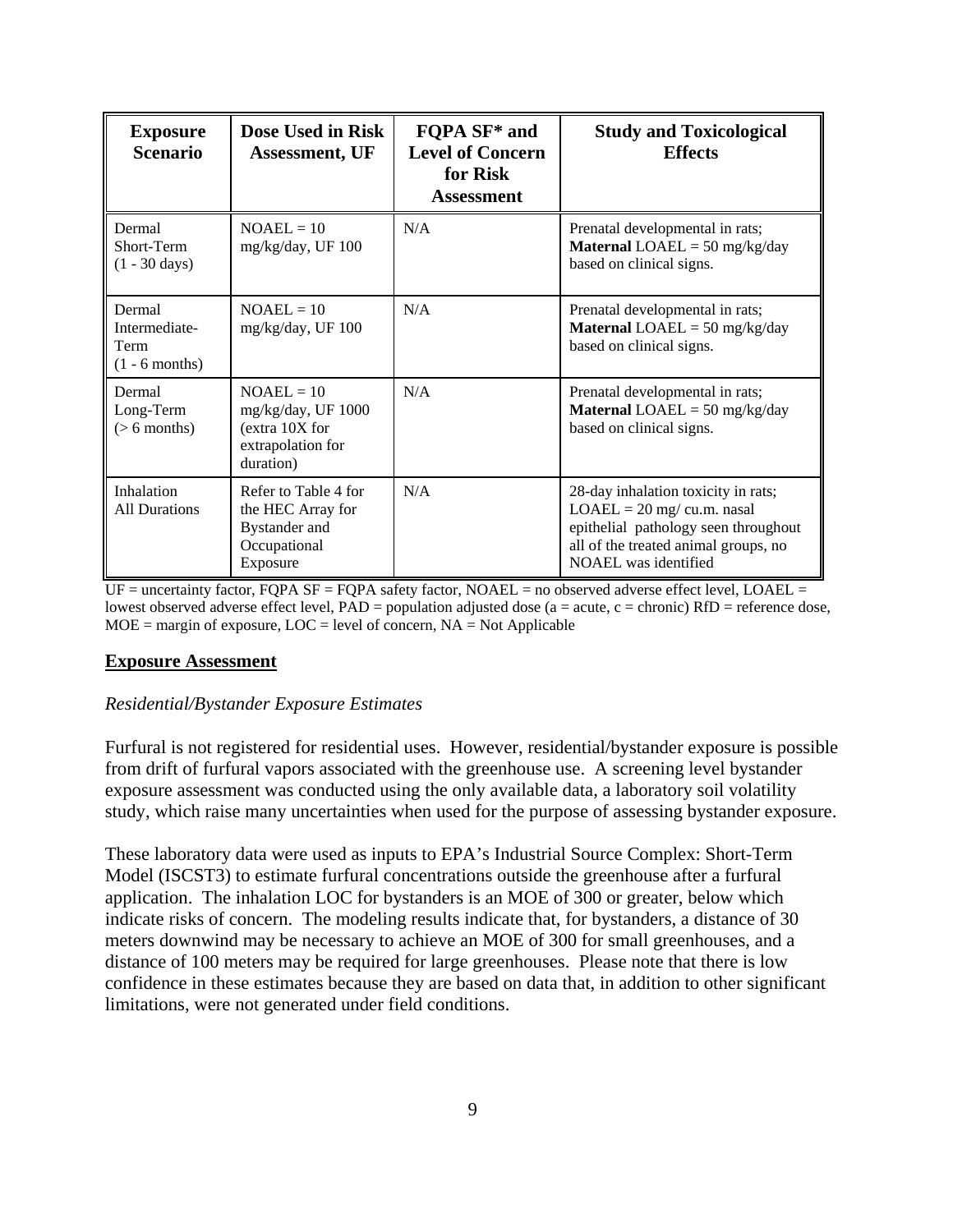#### *Dietary Exposure Estimates*

Furfural is registered for use on greenhouse ornamentals only. Therefore, a dietary assessment is not necessary. Additionally this use pattern is considered to have minimal potential for causing drinking water contamination A dietary exposure assessment for drinking water was not conducted.

#### *Aggregate Exposure Scenarios and Risk Conclusions*

Furfural use in greenhouses on ornamentals is considered a non-food use and therefore an aggregate risk assessment is not required under the FQPA.

#### *Occupational Exposure Estimates*

Dermal occupational handler exposures were estimated using the Pesticide Handlers Exposure Database (PHED) Surrogate Exposure Guide (revised August, 1998). For some of the occupational handler scenarios that reflect baseline clothing, dermal occupational handler risks are of concern (i.e., the MOEs do not reach 100). However, when gloves are added, all handler scenarios have MOEs of 100 or greater, and therefore, are not of concern.

A non-guideline dislodgeable foliar residue (DFR) study was used to assess potential dermal exposure to postapplication workers. The postapplication exposure assessment indicates that dermal occupational risks are of concern (i.e., the MOEs are less than 100) on day 0, and up to 9 days following application, depending on the scenario. Acceptable MOEs (<100) are achieved using restricted entry intervals (REIs) of 12 hours for containerized ornamentals, and 9 days for cut flowers.

Inhalation handler risks for furfural were not assessed using PHED because furfural is much more volatile (2 mm Hg at 20  $^{\circ}$ C) than the pesticides that are incorporated into PHED. As a result, inhalation risks would be underestimated if PHED data were used to assess inhalation handler exposures. The inhalation postapplication exposures and risks can be considered a surrogate to represent inhalation handler exposures and risks.

To assess potential inhalation exposure to postapplication workers, the agency utilized EPA's Multi-Chamber Concentration and Exposure Model (MCCEM) to estimate furfural concentrations inside the greenhouse after a furfural application. For all greenhouse postapplication exposure scenarios, inhalation postapplication occupational risks are of concern (i.e., the MOEs are less than 300) on day 0 using worst-case air exchange rates. Postapplication inhalation MOEs do not reach 300 until the air exchange rates are increased to 65 per hour (based on 8-hour average) or 90 per hour (based on 1-hour average).

#### **Environmental Fate and Ecological Effects**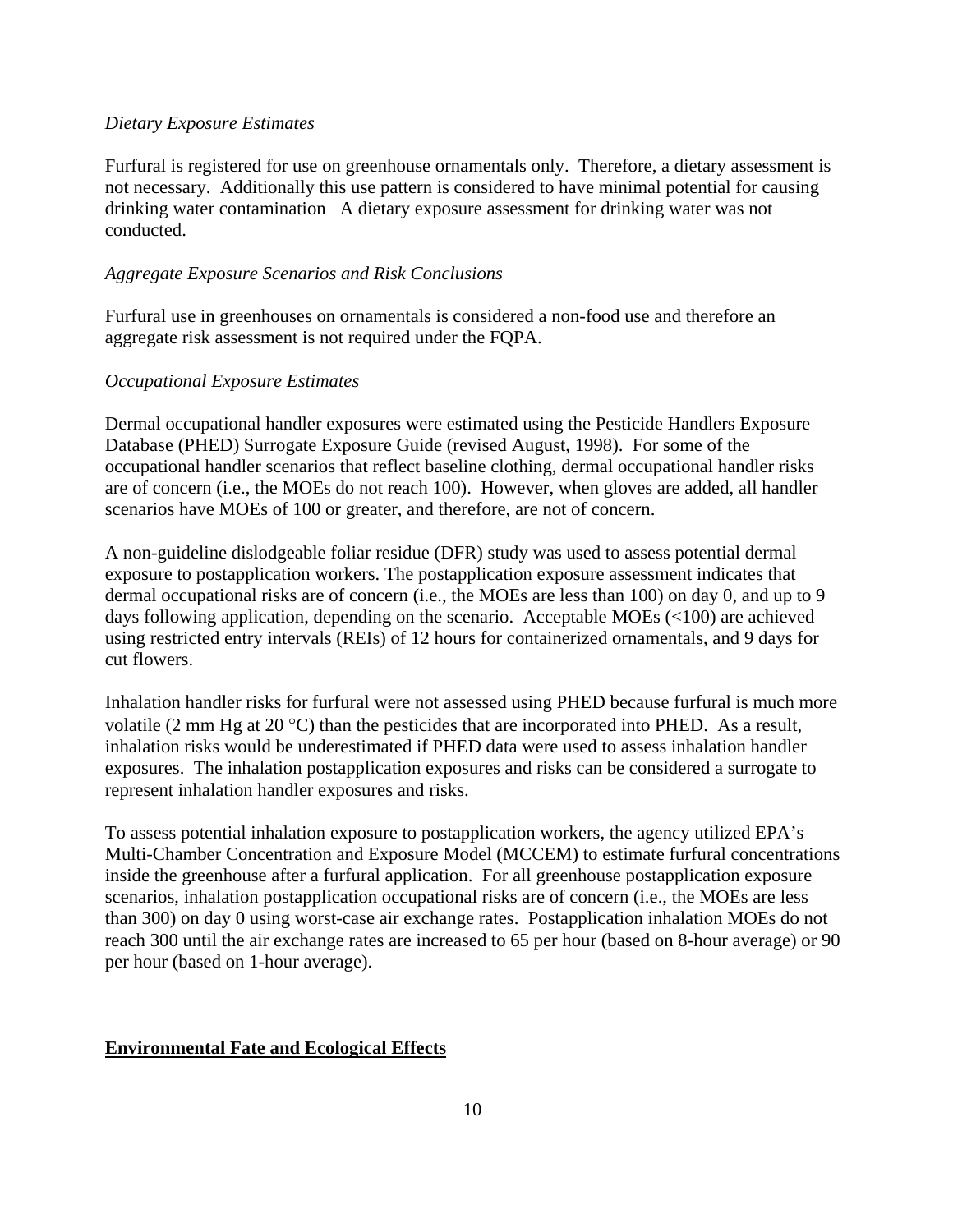#### *Environmental Fate Data Requirements:*

A hydrolysis study (Guideline 161-1) was reviewed and classified as Acceptable. In this study, furfural appeared to be stable in buffered solutions of pHs 5, 7 and 9.

An aerobic soil metabolism study (Guideline 162-1) and additional data were submitted by the registrant. The study is classified as supplemental. The available data are sufficient to support the indoor and greenhouse uses. Furfural appears to degrade rapidly in four sandy loams with observed half-lives of <1 day. Studies performed with archived samples (stored for a period of 15 months at  $20^{\circ}$  C) indicate that the major transformation product is 2-furoic acid.

A batch equilibrium – adsorption/desorption study (Guideline 163-1) and additional data was classified as supplemental. The data available are sufficient to support the indoor and greenhouse use. It appears that furfural residues are highly mobile in three sandy loam soils  $(K_{F,OC}$  range 52.2-56.9) and has low mobility in a Bog sand with a very low organic carbon content ( $K_{F,OC}$  =  $607.3:OC = 0.06\%$ ).

# *Ecological Effects Data Requirements:*

Since greenhouse use is strictly an indoor use, an ecological risk assessment was not performed.. However, avian acute oral toxicity, freshwater fish acute toxicity, and freshwater aquatic invertebrate acute toxicity studies were submitted to support the manufacturing use product. These data are intended to support labeling in the event of spills.

The registrant has submitted a variety of acute toxicity data, in part to also support future outdoor use. Those data relevant to indoor use are summarized below.

Avian acute oral toxicity (Guideline 850.2100). Mallard ducks and Japanese quail acute oral toxicity studies indicate that furfural is considered moderately toxic to mallard, with an LD50 of 360.5 mg/kg in an Acceptable study and that furfural is considered moderately toxic to the Japanese quail with an LD50 of 278.5 mg/kg in a Supplemental study.

Acute fish toxicity (Guideline 850-1075). Bluegill sunfish and rainbow trout studies indicate that furfural is considered moderately toxic to the rainbow trout with an LC50 of 3.06 ppm in a Supplemental study and that furfural is considered moderately toxic to the bluegill sunfish with an LC50 of 5.8 ppm in an Acceptable study.

Acute aquatic invertebrate toxicity (Guideline 850-1010). A *Daphnia magna* study indicates that furfural is considered slightly toxic to *D. magna* with an LC/EC50 of 20.4 ppm in an Acceptable study.

# **Data Gaps**

An acceptable 28-day dermal toxicity study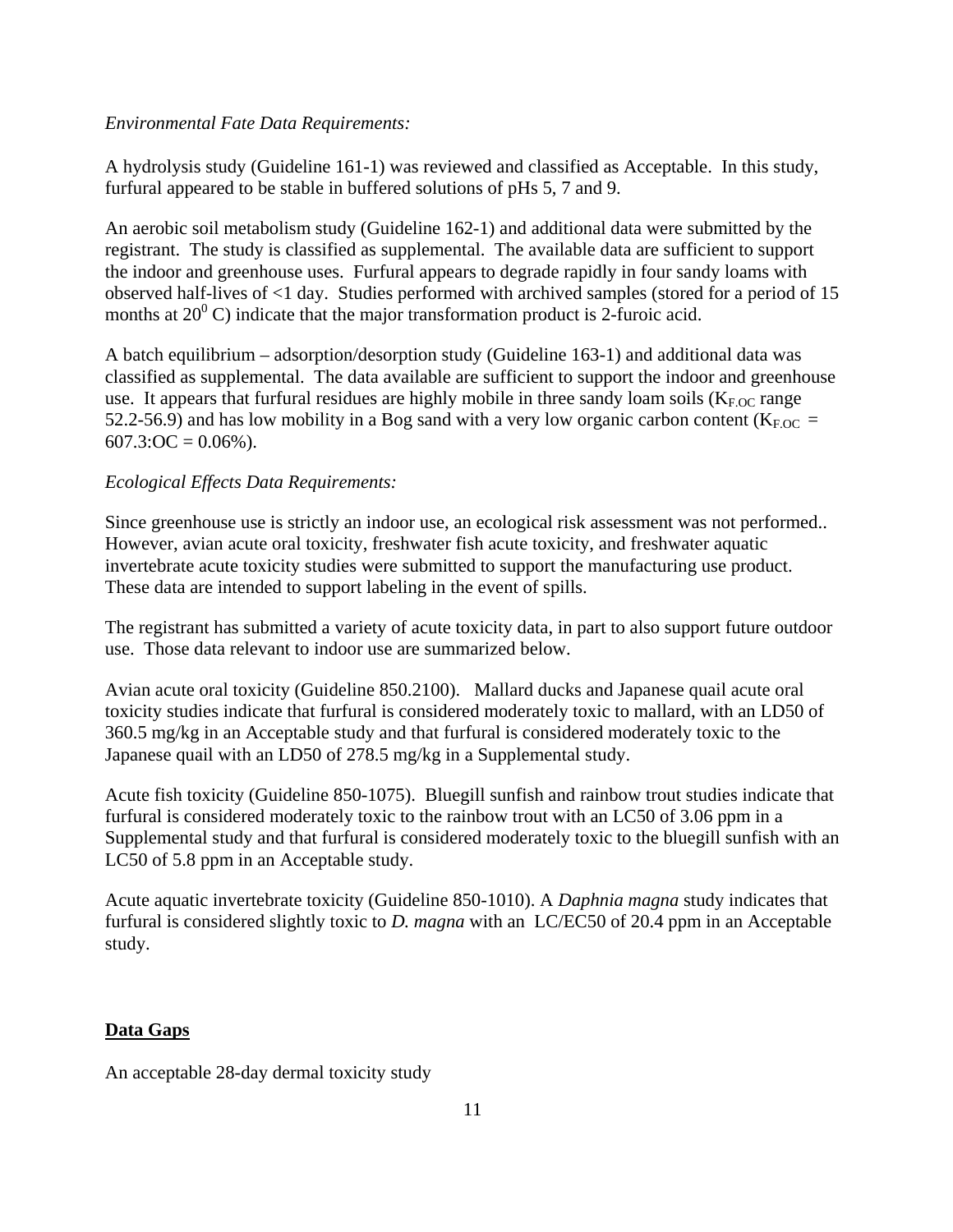A guideline 28- or 90-day inhalation study

- A field/greenhouse volatility study for each major application method (i.e., groundboom, overhead spray, overhead irrigation, and drip irrigation) that measures the flux inside the greenhouse, as well as the outside perimeter. (A protocol for this study has recently been submitted and reviewed; several changes are necessary for the protocol to be acceptable.)
- A dislodgeable foliar residue study (or soil residue transfer data, if more applicable) to assess postapplication exposure for tasks associated with greenhouse ornamentals. (A protocol for this study has recently been submitted and reviewed; it was found to be acceptable, with recommendations for minor changes.)

# **Risk Mitigation Measures**

The end use product label for Multiguard Protect was revised to contain the following labeling:

- 1. The greenhouse air exchange rate was increased from 12 air changes per hour (ACH) to 90 ACH during mixing/loading and application, and for at least 48 hours following application.
- 2. Buffer zones were added (90 ft. buffer zones for greenhouses < 5,000 sq. ft, and 300 ft. buffer zones for greenhouses  $> 50,000$  sq. ft.).
- 3. Labeling requirement that owner/operator of greenhouses own/have control over all land which falls within the buffer zones.
- 4. In addition to posting of greenhouses as required by the Worker Protection Standard, a labeling requirement that buffer zones must be posted at all points of entry into the buffer zone area.
- 5. A restricted entry interval (REI) of 12 hours is required for entry into areas of containerized ornamentals and an REI of 9 days for areas containing cut flowers.

# **Contact Person at USEPA**

Mary L. Waller Product Manager Environmental Protection Agency Office of Pesticide Programs Registration Division (7505P) Fungicide Branch 1200 Pennsylvania Avenue NW Washington, D.C. 20460

Office Location and telephone number:

7319, Potomac Yard South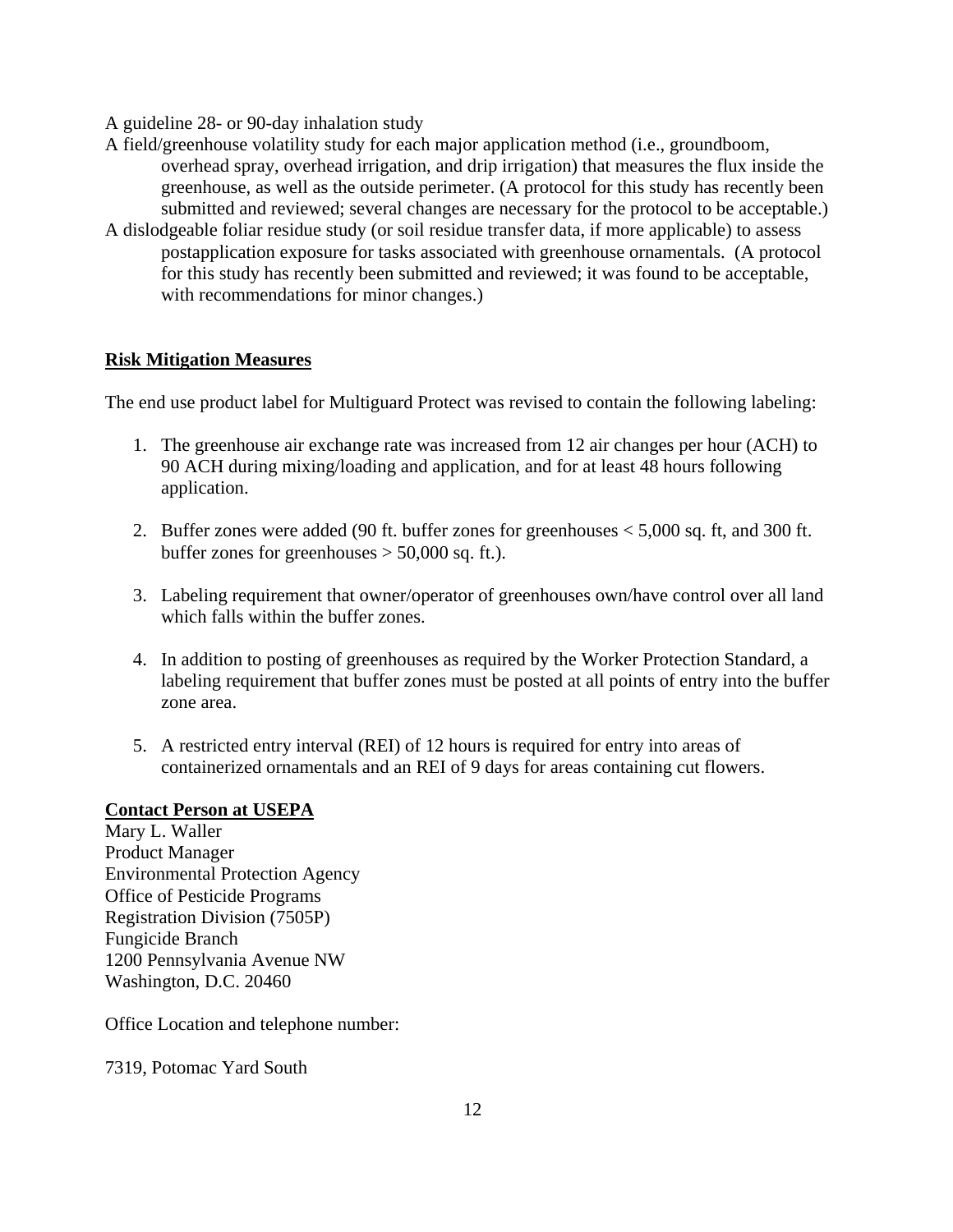2777 South Crystal Dr. Arlington V.A. 22202 703-308-9354

DISCLAIMER: The information presented in this Pesticide Fact Sheet is for informational purposes only and may not be used to fulfill data requirements for pesticide registration and reregistration.

# **APPENDIX I:**

# **GLOSSARY OF TERMS AND ABBREVIATIONS**

**ADNT Acute delayed neurotoxicity**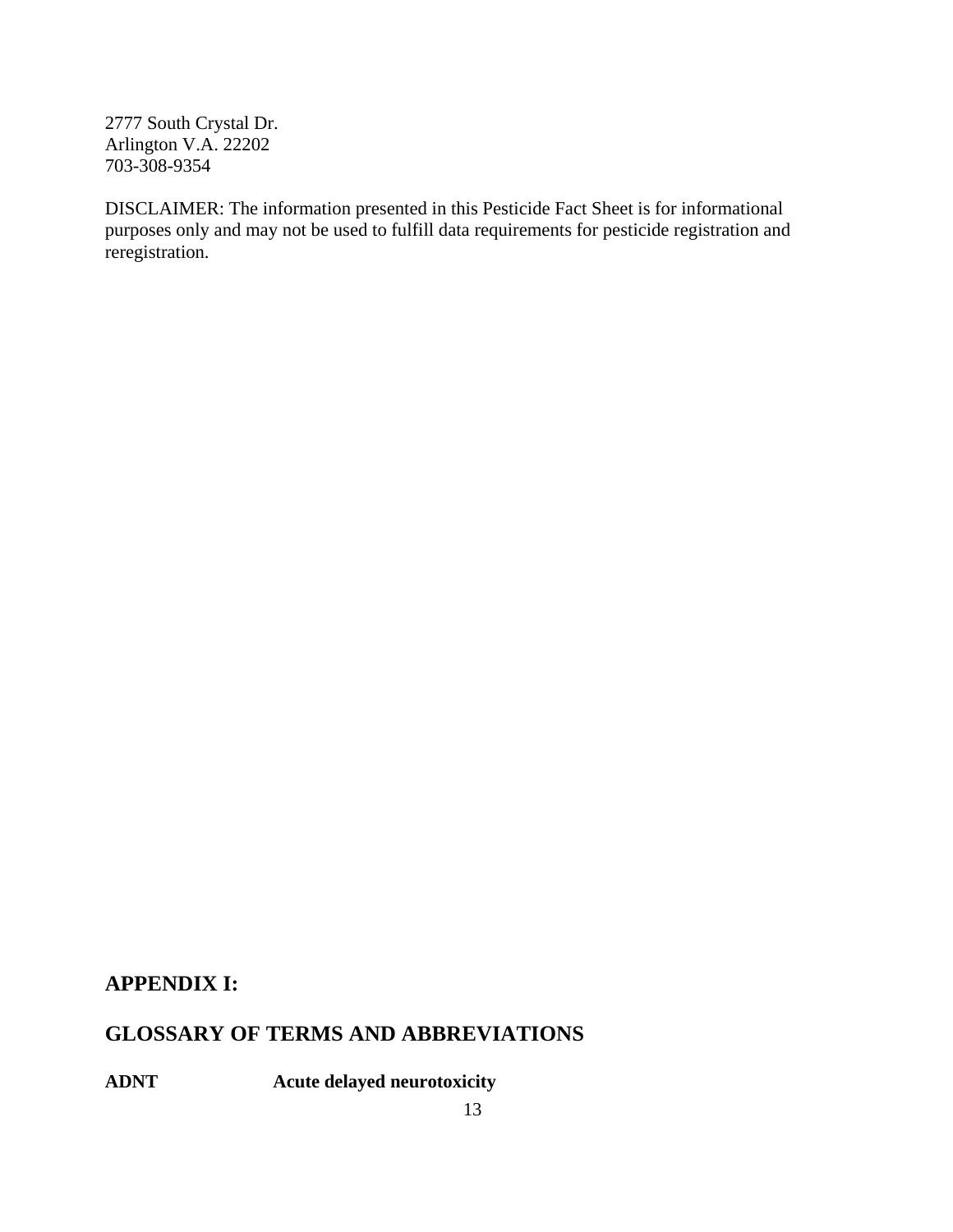| a.i.             | <b>Active Ingredient</b>                                                |
|------------------|-------------------------------------------------------------------------|
| aPAD             | <b>Acute Population Adjusted Dose</b>                                   |
| <b>ARI</b>       | <b>Aggregate Risk Index</b>                                             |
| <b>BCF</b>       | <b>Bioconcentration Factor</b>                                          |
| <b>CAS</b>       | <b>Chemical Abstracts Service</b>                                       |
| ChE              | <b>Cholinesterase</b>                                                   |
| <b>ChEI</b>      | <b>Cholinesterase inhibition</b>                                        |
| cPAD             | <b>Chronic Population Adjusted Dose</b>                                 |
| $\%CT$           | <b>Percent crop treated</b>                                             |
| <b>DAT</b>       | Days after treatment                                                    |
| <b>DEEM-FCID</b> | <b>Dietary Exposure Evaluation Model - Food Consumption Intake</b>      |
|                  | <b>Database</b>                                                         |
| <b>DNA</b>       | Deoxyribonucleic acid                                                   |
| <b>DNT</b>       | <b>Developmental neurotoxicity</b>                                      |
| <b>DIT</b>       | <b>Developmental immunotoxicity</b>                                     |
| <b>DWLOC</b>     | <b>Drinking Water Level of Comparison.</b>                              |
| EC               | <b>Emulsifiable Concentrate Formulation</b>                             |
| <b>EEC</b>       | <b>Estimated Environmental Concentration. The estimated pesticide</b>   |
|                  | concentration in an environment, such as a terrestrial ecosystem.       |
| <b>EPA</b>       | <b>U.S. Environmental Protection Agency</b>                             |
| <b>FQPA</b>      | <b>Food Quality Protection Act</b>                                      |
| <b>GLC</b>       | <b>Gas Liquid Chromatography</b>                                        |
| <b>GLN</b>       | <b>Guideline Number</b>                                                 |
| $LC_{50}$        | Median Lethal Concentration. A statistically derived concentration of   |
|                  | a substance that can be expected to cause death in 50% of test animals. |
|                  | It is usually expressed as the weight of substance per weight or volume |
|                  | of water, air or feed, e.g., mg/l, mg/kg or ppm.                        |
| $LD_{50}$        | Median Lethal Dose. A statistically derived single dose that can be     |
|                  | expected to cause death in 50% of the test animals when administered    |
|                  | by the route indicated (oral, dermal, inhalation). It is expressed as a |
|                  | weight of substance per unit weight of animal, e.g., mg/kg.             |
| <b>LOAEL</b>     | <b>Lowest Observed Adverse Effect Level</b>                             |
| <b>LOAEC</b>     | <b>Lowest Observed Adverse Effect Concentration</b>                     |
| <b>LOC</b>       | <b>Level of Concern</b>                                                 |
| <b>LOD</b>       | <b>Limit of Detection</b>                                               |
| <b>LOQ</b>       | Limit of quantitation                                                   |
| mg/kg/day        | Milligram Per Kilogram Per Day                                          |
| mg/L             | <b>Milligrams Per Liter</b>                                             |
| <b>MOE</b>       | <b>Margin of Exposure</b>                                               |
| <b>MRID</b>      | Master Record Identification (number), EPA's system of                  |
|                  | recording and tracking studies submitted                                |
| <b>MTD</b>       | <b>Maximum tolerated dose</b>                                           |
| NA               | <b>Not Applicable</b>                                                   |
| <b>NOEC</b>      | <b>No Observable Effect Concentration</b>                               |
| <b>NOEL</b>      | <b>No Observed Effect Level</b>                                         |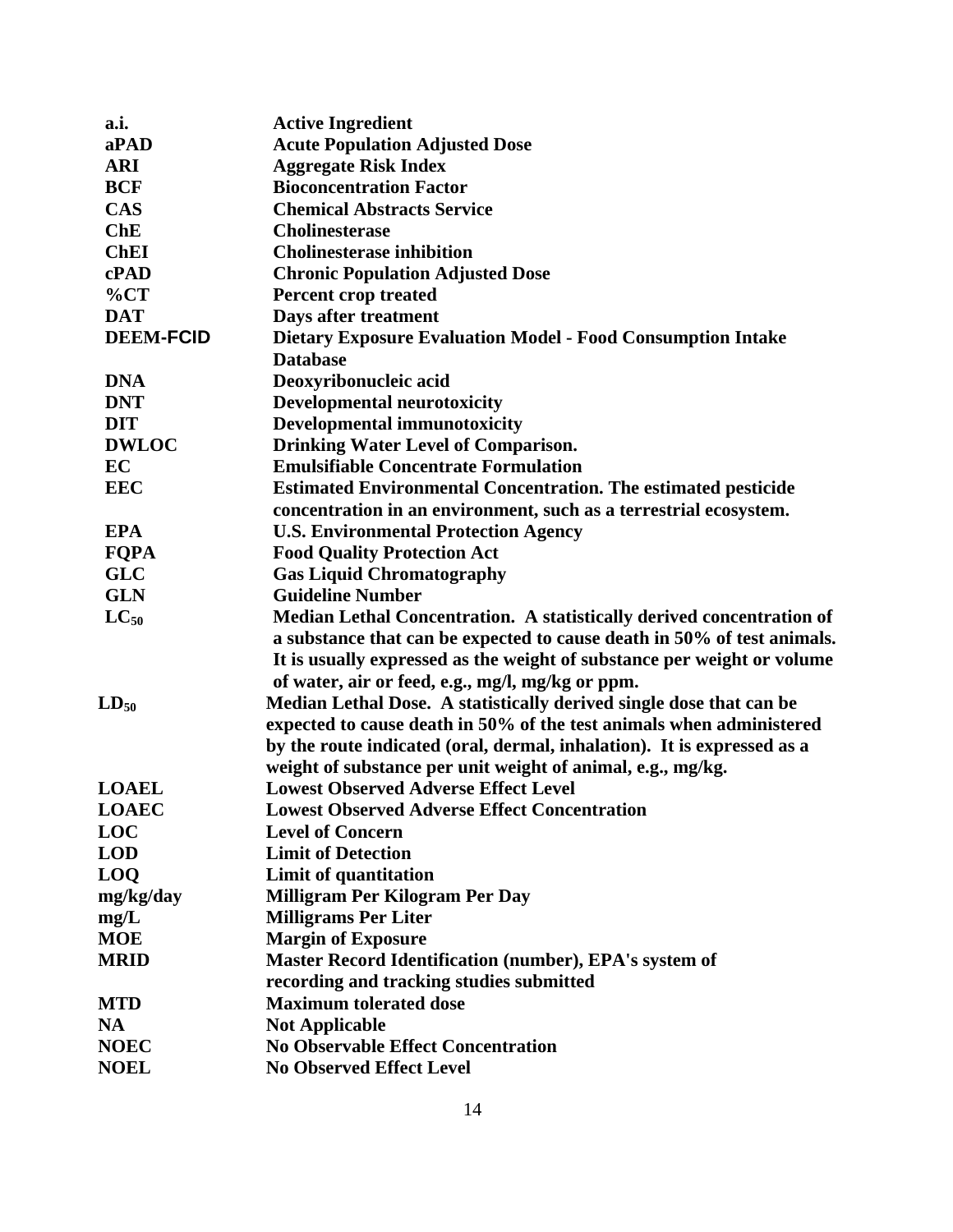| <b>NOAEL</b>    | <b>No Observed Adverse Effect Level</b>                          |
|-----------------|------------------------------------------------------------------|
| <b>NOAEC</b>    | <b>No Observed Adverse Effect Concentration</b>                  |
| <b>NPDES</b>    | <b>National Pollutant Discharge Elimination System</b>           |
| <b>OP</b>       | Organophosphate                                                  |
| <b>OPP</b>      | <b>EPA Office of Pesticide Programs</b>                          |
| <b>OPPTS</b>    | <b>EPA Office of Prevention, Pesticides and Toxic Substances</b> |
| <b>PAD</b>      | <b>Population Adjusted Dose</b>                                  |
| <b>PAG</b>      | <b>Pesticide Assessment Guideline</b>                            |
| <b>PAM</b>      | <b>Pesticide Analytical Method</b>                               |
| <b>PHED</b>     | <b>Pesticide Handler's Exposure Data</b>                         |
| <b>PHI</b>      | <b>Preharvest Interval</b>                                       |
| ppb             | <b>Parts Per Billion</b>                                         |
| <b>PPE</b>      | <b>Personal Protective Equipment</b>                             |
| ppm             | <b>Parts Per Million</b>                                         |
| PRZM/           |                                                                  |
| <b>EXAMS</b>    | <b>Tier II Surface Water Computer Model</b>                      |
| <b>RAC</b>      | <b>Raw Agriculture Commodity</b>                                 |
| <b>RBC</b>      | <b>Red Blood Cell</b>                                            |
| <b>RED</b>      | <b>Reregistration Eligibility Decision</b>                       |
| <b>REI</b>      | <b>Restricted Entry Interval</b>                                 |
| <b>RfD</b>      | <b>Reference Dose</b>                                            |
| <b>SCI-GROW</b> | <b>Tier I Ground Water Computer Model</b>                        |
| <b>SF</b>       | <b>Safety Factor</b>                                             |
| <b>TGAI</b>     | <b>Technical Grade Active Ingredient</b>                         |
| UF              | <b>Uncertainty Factor</b>                                        |
| μg              | micrograms                                                       |
| $\mu$ g/L       | <b>Micrograms Per Liter</b>                                      |
| $\mu L/g$       | Microliter per gram                                              |
| <b>USDA</b>     | <b>United States Department of Agriculture</b>                   |
| <b>WPS</b>      | <b>Worker Protection Standard</b>                                |

# **Appendix II**

**Citations Considered to be Part of the Data Base Supporting the Registration of Furfural**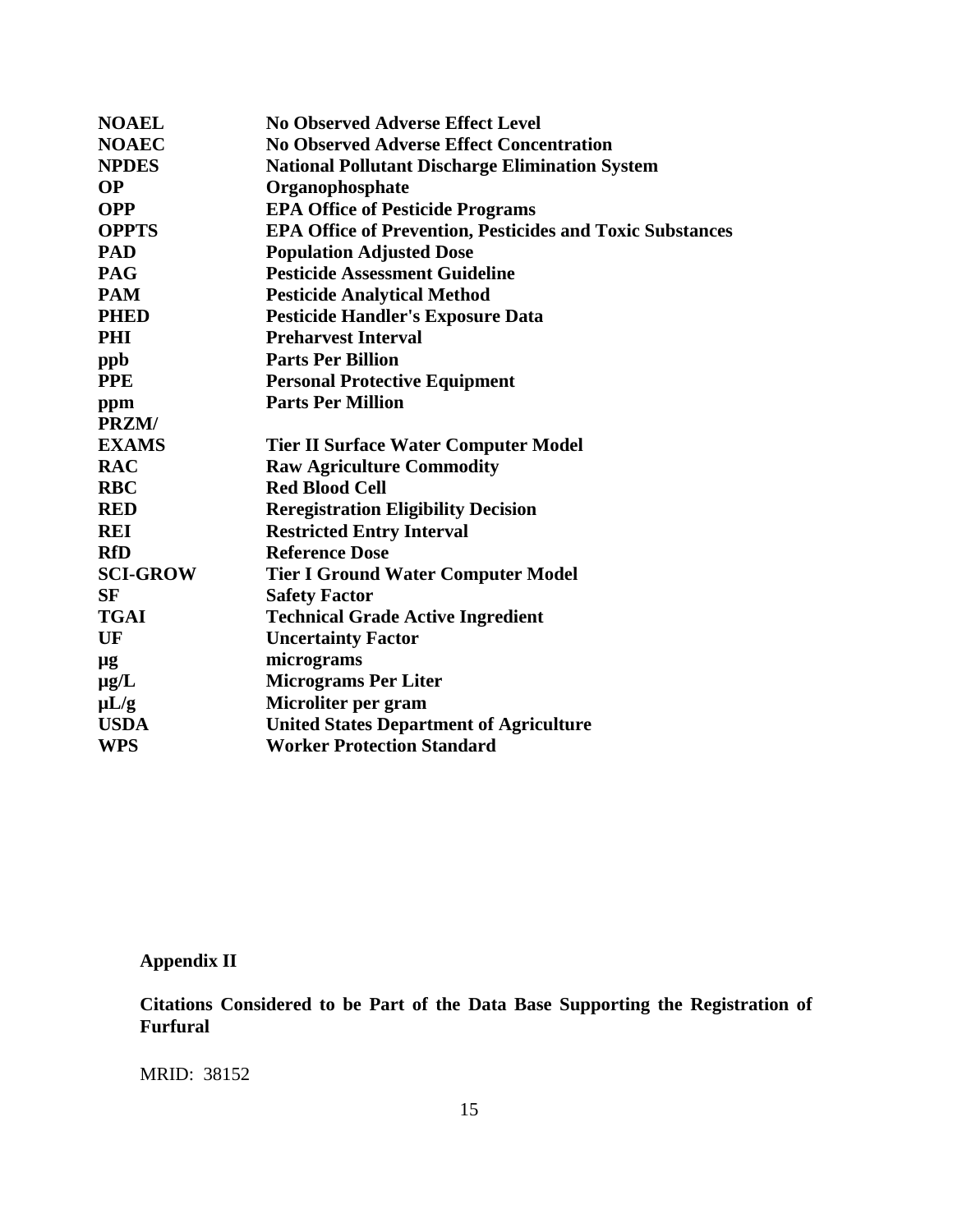Citation: McMahon, R.E.; Cline, J.C.; Thompson, C.Z. (1979) Assay of 855 test chemicals in ten tester strains using a new modification of the Ames test for bacterial mutagens. Cancer Research 39 (?/Mar):682-692. (Also~In~unpublished submission received on unknown date under 1471-96; submitted by Elanco Products Co., Div. of Eli Lilly and Co., Indianapolis, Ind.; CDL:242442-E)

# MRID: 63152

Citation: Sanderson, D.M. (1968?) Toxicology of the Acaricide NC 5016: Potentiation Studies on NC 5016: Report No. 7. (Unpublished study received May 10, 1970 under 0F0897; prepared by Fisons, Ltd., England, submitted by Fisons Corp., Agricultural Chemicals Div., Bedford, Mass.; CDL:091548-D)

#### MRID: 85292

Citation: Quaker Oats Company (1957) Physiological Data on QO Furfural. (Unpublished study received Oct 5, 1967 under unknown admin. no.; CDL:110733-A)

#### MRID: 40701200

Citation: Great Lakes Chemical Corp. (1988) Submission of Data To Support Registration of CN-1291: Product Chemistry and Toxicology Data. Transmittal of 4 studies.

# MRID: 40701201

Citation: Handy, R. (1988) CN 1291: Product Chemistry Data: Product Identity and Composition. Unpublished study prepared by Great Lakes Chemical Corp. 4 p.

# MRID: 40701202

Citation: Handy, R. (1988?) CN-1291: Product Chemistry Data: Analysis and Certification of Product Ingredients. Unpublished study prepared by Great Lakes Chemical Corp. 15 p.

# MRID: 40701203

Citation: Handy, R. (1988?) CN-1291 Product Chemistry Data: Physical and Chemical Characteristics. Unpublished study prepared by Great Lakes Chemical Corp. 4 p.

#### MRID: 40701204

Citation: Jagannath, D. (1988) Mutagenicity Test on CN-1291 in the Ames Salmonella/Microsome Reverse Mutation Assay: Project ID: 10292-0-401. Unpublished study prepared by Hazleton Laboratories America, Inc. 31 p.

#### MRID: 46009300

Citation: Agriguard Company LLC (2003) Submission of Product Chemistry, Environmental Fate, Exposure and Toxicity Data in Support of the Application for Registration of Multiguard Protect. Transmittal of 6 Studies.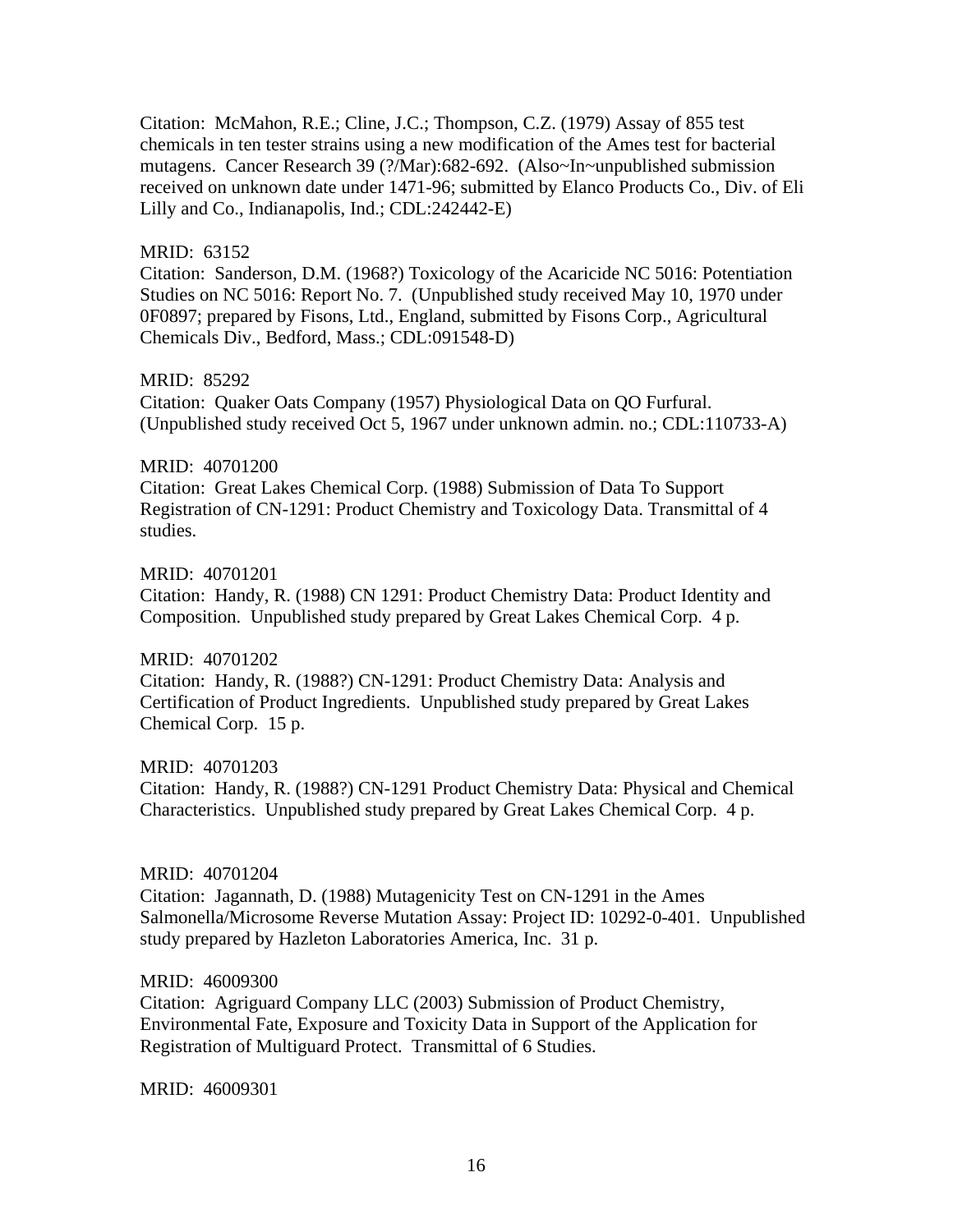Citation: Eickhoff, J. (2003) Multiguard Protect - Product Identity, Composition, and Analysis. Project Number: MG/PROTECT/2003/NFG/, 13256, P803. Unpublished study prepared by Toxcel LLC and Product Safety Labs. 95 p.

# MRID: 46009302

Citation: Eickhoff, J. (2003) Multiguard Protect - Physical and Chemical Characteristics. Project Number: MG/PROTECT/2003/NFG/, /PROTECT/2003/NFG/03, 13258. Unpublished study prepared by: Toxcel LLC and Product Safety Labs. 78 p.

## MRID: 46009303

Citation: Eickhoff, J. (2003) Multiguard Protect - Chemical Identity and Directions for Use. Project Number: MG/PROTECT/2003/NFG/04. Unpublished study prepared by Toxcel LLC. 11 p.

# MRID: 46009304

Citation: Kovacs, M. (2003) Multiguard Protect - Laboratory Volatility. Project Number: MG/PROTECT/2003/NFG/05. Unpublished study prepared by Toxcel LLC. 16 p.

#### MRID: 46009307

Citation: Katz, A. (2003) Acute Inhalation Toxicity of Multiguard Protect in Rats. Project Number: MG/PROTECT/2003/NFG/8, P330/ILL2. Unpublished study prepared by Toxcel LLC and Product Safety Labs. 38 p.

# MRID: 46009311

Citation: Johnston, J. (2003) Occupational Exposure Assessment for Application of Multiguard Protect to Non-Food Crops in Greenhouses. Project Number: FURFURAL/03/01, WD004/000/A0T0/0503/. Unpublished study prepared by Exponent. 23 p.

MRID: 46011000 Citation: Agriguard Company LLC (2003) Submission of Product Chemistry, Environmental Fate, and Toxicity Data in Support of the Application for Registration of Furfural Technical. Transmittal of 20 Studies.

# MRID: 46011001 Citation: Eickhoff, J. (2003) Furfural Technical - Product Identity, Composition, and Analysis. Project Number: FURFURAL/2003/NFG/02. Unpublished study prepared by Toxcel LLC. 207 p.

#### MRID: 46011002

Citation: Eickhoff, J. (2003) Furfural Technical - Physical and Chemical Characteristics. Project Number: FURFURAL/2003/NFG/03, 12336. Unpublished study prepared by Toxcel LLC. 182 p.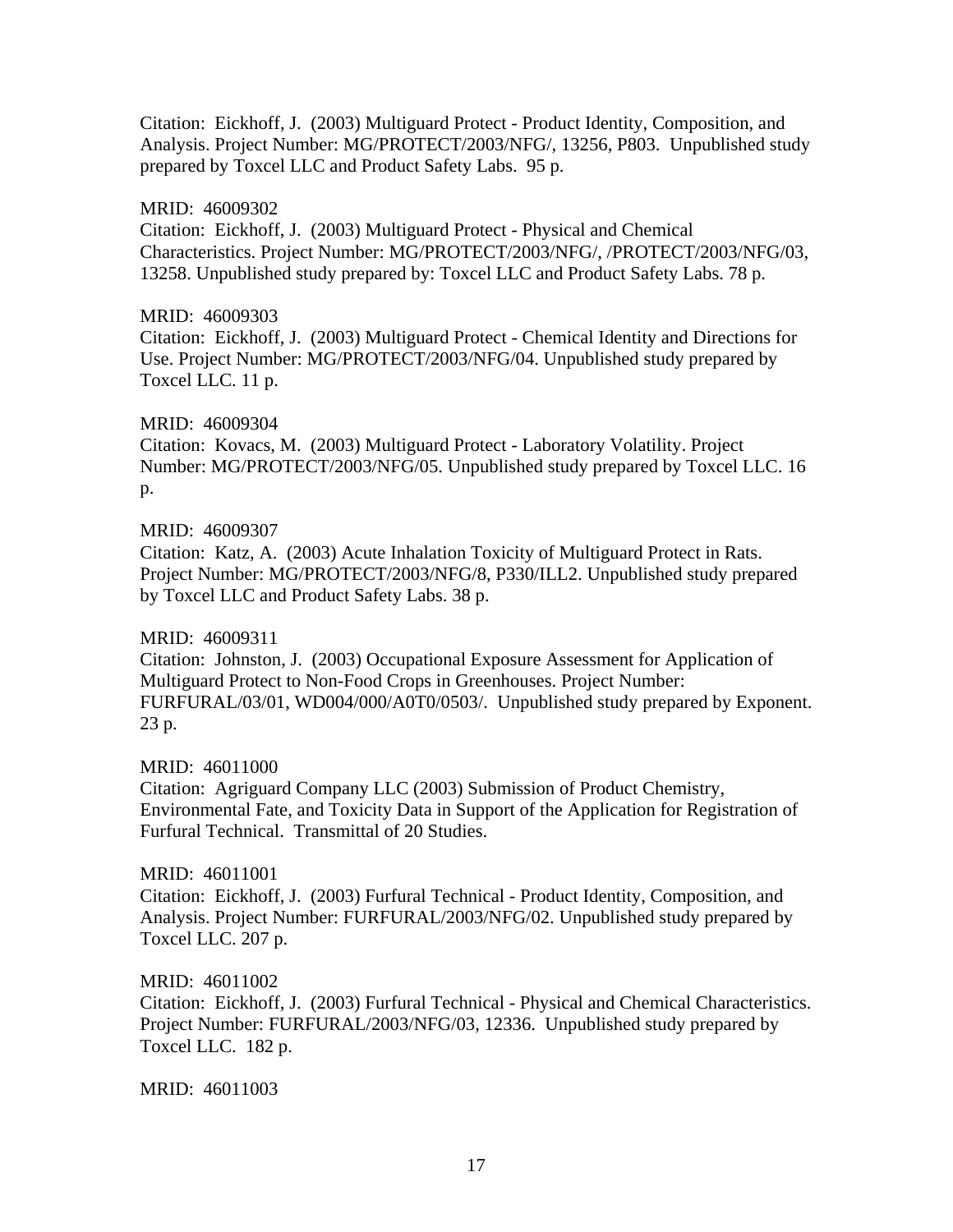Citation: Eickhoff, J. (2003) Furfural Technical - Chemical Identity and Directions for Use. Project Number: FURFURAL/2003/NFG/04. Unpublished study prepared by Toxcel LLC. 11 p.

MRID: 46011004 Citation: McLaughlin, S. (2003) (Carbon 14) Furfural- Determination of pH Dependent Hydrolysis. Project Number: 13782.6101. Unpublished study prepared by Springborn Smithers Laboratories. 80 p.

#### MRID: 46011005

Citation: McLaughlin, S. (2003) (Carbon 14)Furfural - Determination of Photodegradation in an Aqueous Solution: Interim Report. Project Number: 13782/6103. Unpublished study prepared by Springborn Smithers Laboratories. 116 p.

MRID: 46011006

Citation: McLaughlin, S. (2003) (Carbon 14)Furfural - Determination of Batch Equilibrium Adsorption and Desorption Coefficients. Project Number: 13782/6102. Unpublished study prepared by Springborn Smithers Laboratories. 119 p.

#### MRID: 46011007

Citation: Gledhill, W. (2003) (Carbon 14)Furfural - Aerobic Soil Metabolism Study. Project Number: 13782/6100. Unpublished study prepared by Springborn Smithers Laboratories. 112 p.

MRID: 46011008 Citation: Kovacs, M. (2003) Furfural Technical - Laboratory Volatility. Project Number: FURFURAL/2003/NFG/09. Unpublished study prepared by Toxcel LLC. 16 p.

MRID: 46011009 Citation: Rana, M. (2002) Acute Oral Toxicity Study of Furfural in Rats. Project Number: 3884. Unpublished study prepared by Jai Research Foundation. 65 p.

MRID: 46011010 Citation: Joseph, S. (2003) Acute Dermal Toxicity Study of Furfural in Rats. Project Number: 3950. Unpublished study prepared by Jai Research Foundation. 43 p.

MRID: 46011011 Citation: Katz, A. (2003) Acute Inhalation Toxicity of Furfural in Rats. Project Number: FURFURAL/2003/NFG/12. Unpublished study prepared by Toxcel LLC. 38 p.

MRID: 46011012 Citation: Joseph, S. (2003) Acute Eye Irritation Study of Furfural in Rabbits. Project Number: 3952. Unpublished study prepared by Jai Research Foundation. 38 p.

MRID: 46011013 Citation: Joseph, S. (2003) Acute Dermal Irritation Study of Furfural in Rabbits. Project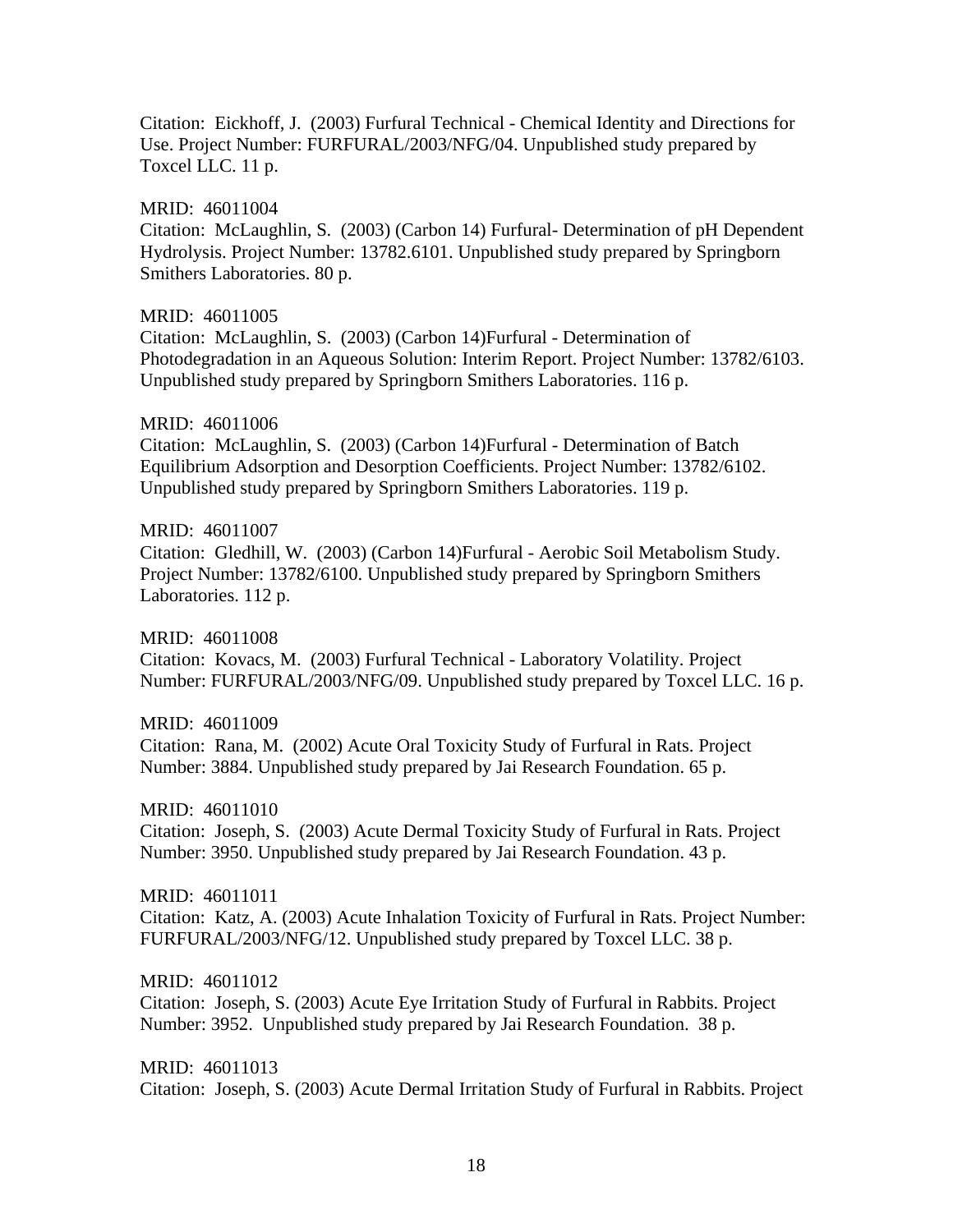Number: 3951. Unpublished study prepared by Jai Research Foundation. 35 p.

# MRID: 46011014

Citation: Joseph, S. (2003) Skin Sensitisation Study of Furfural in Guinea Pigs (Guinea Pig Maximization Test). Project Number: 3953. Unpublished study prepared by Jai Research Foundation. 51 p.

# MRID: 46011015

Citation: Kelley, J.; Eickhoff, J.; Katz, A. (2003) Furfural Technical - 90-Day Oral Toxicity in Rodents. Project Number: FURFURAL/2003/NFG/16. Unpublished study prepared by Toxcel LLC. 32 p.

MRID: 46011016 Citation: Katz, A. (2003) Oncogenicity Studies of Furfural in Rodents. Project Number: FURFURAL/2003/NFG/17. Unpublished study prepared by Toxcel LLC. 235 p.

# MRID: 46011017

Citation: Haddouk, H. (1999) Bacterial Reverse Mutation Test: Furfural. Project Number: 18384/MMO. Unpublished study prepared by Centre International de Toxicologie. 37 p.

# MRID: 46011018

Citation: Katz, A.; Eickhoff, J. (2003) In vivo Gene Mutation Study by Use of LambdalacZ-transgenic Mice with Furfural: (Final Study). Project Number: 010/44074, 3934, V3934. Unpublished study prepared by TNO Voeding. 47 p.

# MRID: 46011019

Citation: Katz, A.; Eickhoff, J. (2003) Furfural - Structural Chromosomal Aberrations. Project Number: FURFURAL/2003/NFG/20. Unpublished study prepared by Toxcel LLC. 91 p.

MRID: 46011020 Citation: Eickhoff, J.; Katz, A. (2003) Furfural - DNA Damage and Repair. Project Number: FURFURAL/2003/NFG/21. Unpublished study prepared by Toxcel LLC. 91 p.

MRID: 46028100 Citation: Agriguard Company, LLC (2003) Submission of Toxicity Data in Support of the Application for Registration of Multiguard Protect. Transmittal of 5 Studies.

# MRID: 46028101

Citation: Mukherjee, A. (2003) Acute Oral Toxicity Study of Multiguard Protect in Rats. Project Number: 4227. Unpublished study prepared by Jai Research Foundation. 39 p.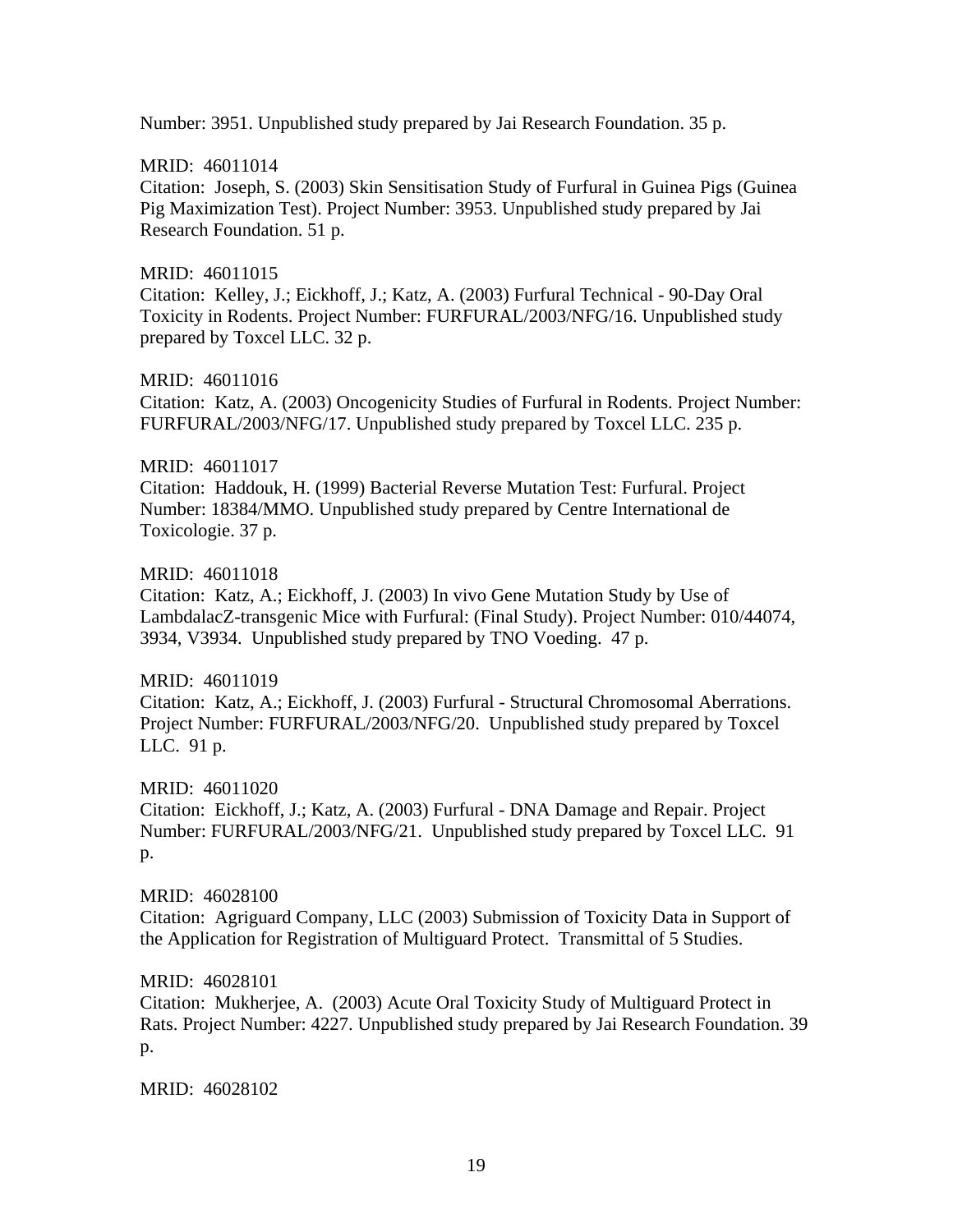Citation: Mukherjee, A. (2003) Acute Dermal Toxicity Study of Multiguard Protect in Rats. Project Number: 4228. Unpublished study prepared by Jai Research Foundation. 43 p.

# MRID: 46028103

Citation: Mukherjee, A. (2003) Acute Eye Irritation Study of Multiguard Protect in Rabbits. Project Number: 4230. Unpublished study prepared by Jai Research Foundation. 39 p.

## MRID: 46028104

Citation: Mukherjee, A. (2003) Acute Dermal Irritation Study of Multiguard Protect in Rabbits. Project Number: 4229. Unpublished study prepared by Jai Research Foundation. 34 p.

# MRID: 46028105

Citation: Mukherjee, A. (2003) Skin Sensitization Study of Multiguard Protect in Guinea Pigs [Guinea Pig Maximization Test]. Project Number: 4231. Unpublished study prepared by Jai Research Foundation. 50 p.

#### MRID: 46106300

Citation: Agriguard Company LLC (2003) Submission of Environmental Fate and Toxicity Data in Support of the Application for Registration of Furfural Technical. Transmittal of 2 Studies.

# MRID: 46106301

Citation: Gledhill, W. (2003) (Carbon 14) Multiguard Protect - Volatility from Soil Under Laboratory Conditions. Project Number: 13782/6109. Unpublished study prepared by Springborn Smithers Laboratories. 82 p.

# MRID: 46106302

Citation: Merkel, D. (2003) Acute Inhalation Toxicity Study in Rats: Furfural Technical. Project Number: 13613, P330/ILL. Unpublished study prepared by Product Safety Labs, Food Products Laboratory and Silliker Laboratories of New Jersey, Inc. 44 p.

# MRID: 46109500

Citation: Agriguard Company, LLC (2003) Submission of Toxicity Data in Support of the Application for Registration of Multiguard Protect. Transmittal of 1 Study.

# MRID: 46109501

Citation: Merkel, D. (2003) Acute Inhalation Toxicity Study in Rats: Multiguard Protect. Project Number: 13686, P330/ILL2. Unpublished study prepared by Product Safety Labs, Food Products Laboratory and Silliker Laboratories of New Jersey, Inc. 38 p.

#### MRID: 46147600

Citation: Agriguard Company LLC (2003) Submission of Toxicity Data in Support of the Application for Registration of Furfural Technical. Transmittal of 1 Study.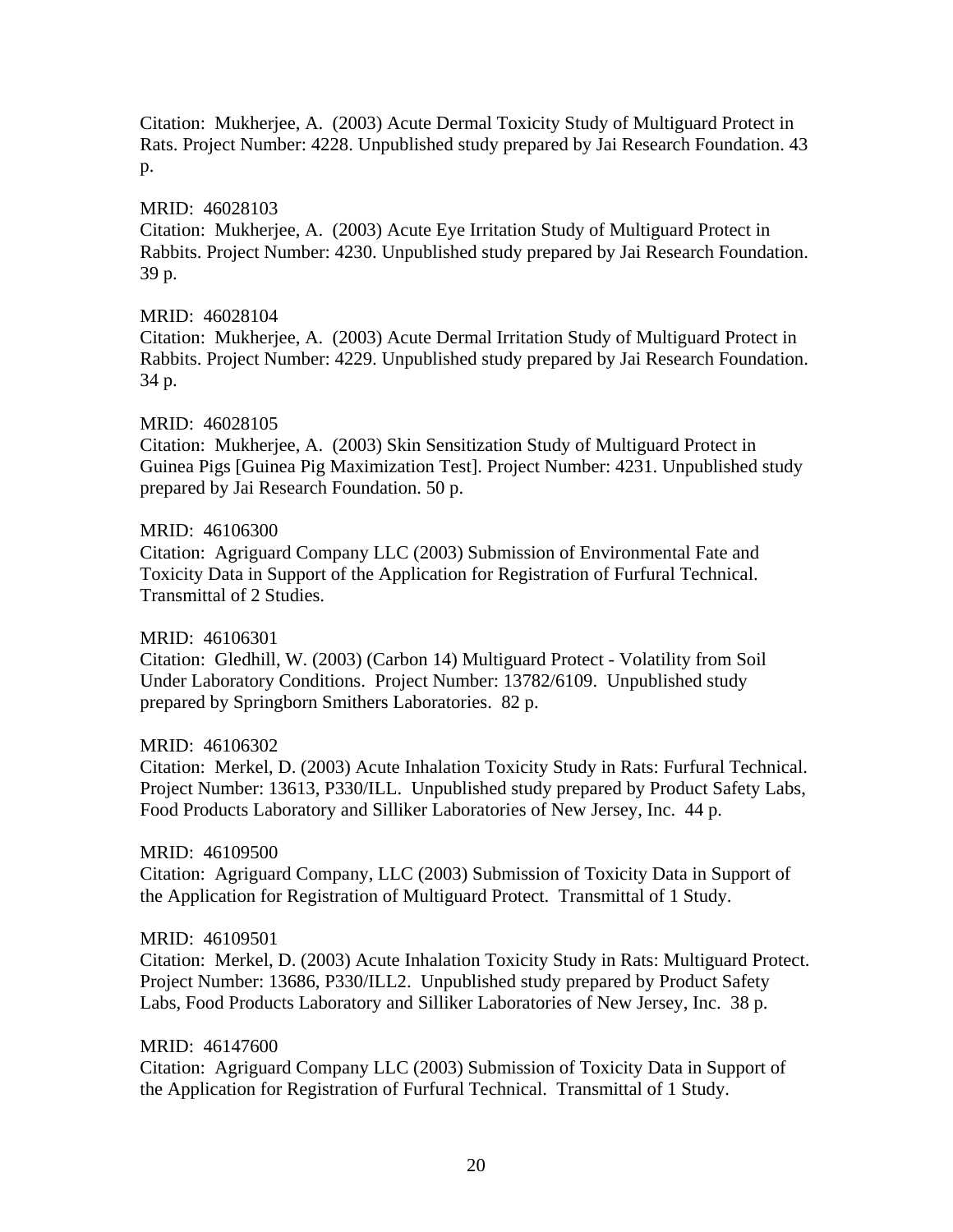Citation: Nemec, M. (1997) A Developmental Toxicity Study of Furfural in Rats: Final Report. Project Number: WIL/12378. Unpublished study prepared by WIL Research Laboratories, Inc. 346 p.

#### MRID: 46207300

Citation: Agriguard Company LLC (2004) Submission of Toxicity and Risk Data in Support of the Application for Registration of Furfural Technical. Transmittal of 4 Studies.

#### MRID: 46207301

Citation: Palmer, S.; Kendall, T.; Krueger, H. (2004) Furfural: A 96-Hour Flow-Through Acute Toxicity Test with the Bluegill (Lepomis macrochirus): Final Report. Project Number: 566A/101, 566/1002/BLU/96H2/OECD/OPPTS/100P/604. Unpublished study prepared by Wildlife International, Ltd. 54 p.

#### MRID: 46207302

Citation: Knapp, J. (2004) A Dose Range-Finding Developmental Toxicity Study of Technical Grade Furfural in Rabbits: Final Report. Project Number: WIL/477001. Unpublished study prepared by WIL Research Laboratories, Inc. 354 p.

#### MRID: 46207303

Citation: Knapp, J. (2004) A Prenatal Developmental Toxicity Study of Furfural in Rabbits: Final Report. Project Number: WIL/477002. Unpublished study prepared by WIL Research Laboratories, Inc. 485 p.

#### MRID: 46207304

Citation: Katz, A.; Eickhoff, J. (2004) WHO Safety Evaluations of Furfural. Project Number: FURFURAL/2004/1. Unpublished study prepared by Toxcel LLC. 108 p.

#### MRID: 46331500

Citation: Agriguard Company LLC (2004) Submission of Toxicity, Exposure and Risk Data in Support of the Application for Registration of Furfural Technical. Transmittal of 3 Studies.

#### MRID: 46331505

Citation: Marvania, T. (2002) Acute Oral Toxicity (LD50) of Furfural to the Honeybee, Apis Mellifera L.. Project Number: 3880. Unpublished study prepared by Jai Research Foundation. 28 p.

#### MRID: 46331506

Citation: Desai, N. (2002) Acute Toxicity Study of Furfural To Earthworm. Project Number: 3879. Unpublished study prepared by Jai Research Foundation. 21 p.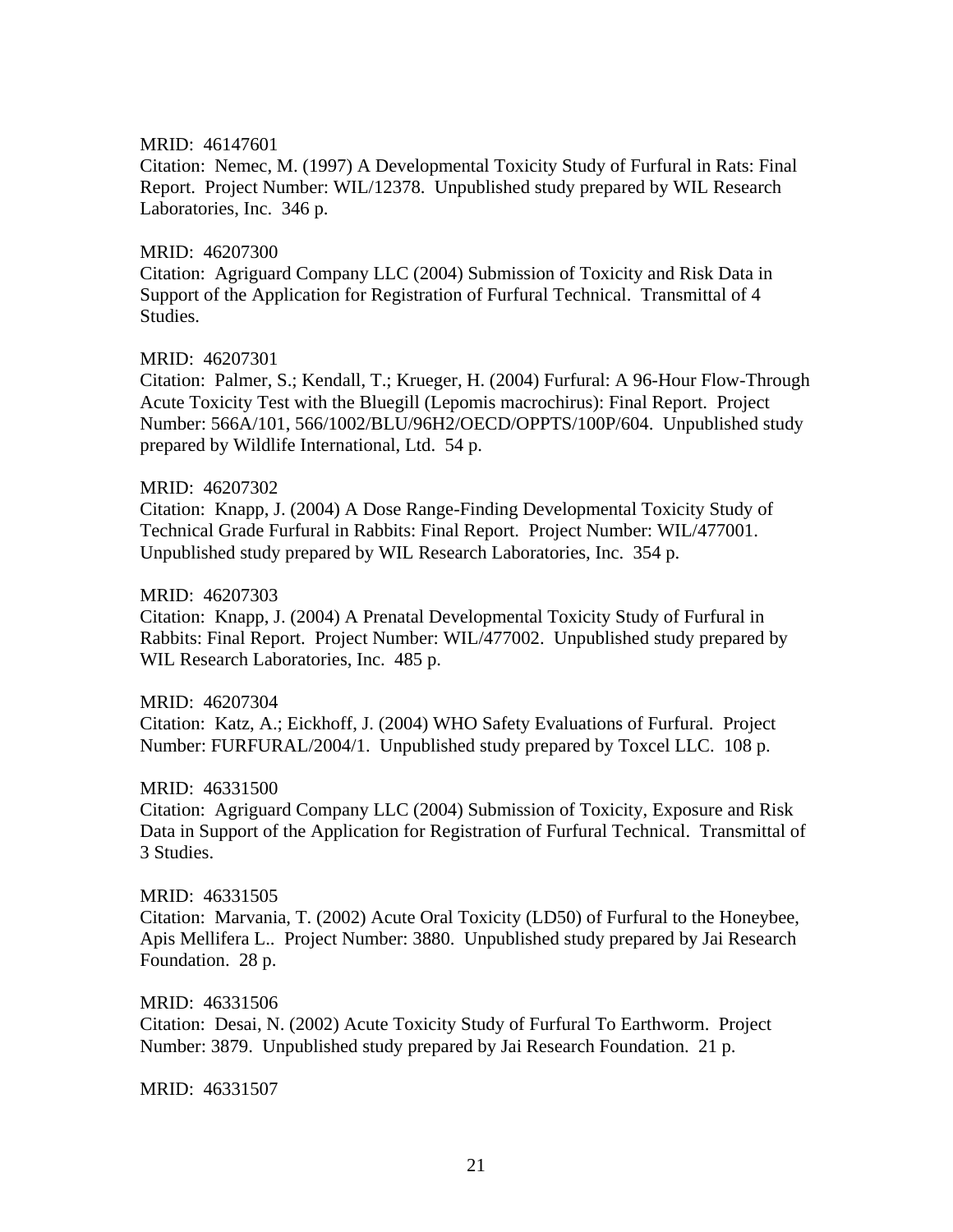Citation: Whitmyre, G. (2004) Exposure and Risk Assessment for Indoor Non-Residential Use of Multiguard Protect on Non-Food Crops: (Furfural). Project Number: 04/RS59, NTP/TR/382. Unpublished study prepared by Risksciences.Com, L.L.C. and Toxcel LLC. 344 p.

# MRID: 46343000

Citation: Agriguard Company LLC (2004) Submission of Toxicity Data in Support of the Application for Registration of Furfural Technical. Transmittal of 4 Studies.

# MRID: 46343001

Citation: Desai, Y. (2004) Acute Immobilisation Study of Furfural in Daphnia magna. Project Number: 4601. Unpublished study prepared by Jai Research Foundation. 49 p.

#### MRID: 46343002

Citation: Desai, Y. (2004) Acute Toxicity Study of Furfural In Rainbow Trout, Oncorhynchus mykiss. Project Number: 4600. Unpublished study prepared by Jai Research Foundation. 44 p.

#### MRID: 46343003

Citation: Kumar, A. (2004) Acute Oral Toxicity (LD50) Study of Furfural in Japanese Quail. Project Number: 4604. Unpublished study prepared by Jai Research Foundation. 48 p.

MRID: 46343004

Citation: Kumar, A. (2004) Acute Oral Toxicity (LD50) Study of Furfural in Mallard Ducks. Project Number: 4605. Unpublished study prepared by Jai Research Foundation. 46 p.

#### MRID: 46406100

Citation: Agriguard Company, LLC (2004) Submission of Product Chemistry and Toxicity Data in Support of the Application for Registration of Multiguard Protect. Transmittal of 3 Studies.

# MRID: 46406101

Citation: Wo, C. (2004) Two Year Storage Stability and Corrosion Characteristics - 12 Month Interim Report: Multiguard Protect. Project Number: 13257, P814. Unpublished study prepared by Product Safety Labs. 43 p.

# MRID: 46406102

Citation: Moore, G. (2004) Acute Dermal Toxicity Study in Rats: Furfural. Project Number: P322/TOX, 15621. Unpublished study prepared by Product Safety Labs. 28 p.

# MRID: 46406103

Citation: Moore, G. (2004) Acute Dermal Toxicity Study in Rats - Defined LD50: MP-12. Project Number: P322/KATZ, 15139. Unpublished study prepared by Product Safety Labs. 31 p.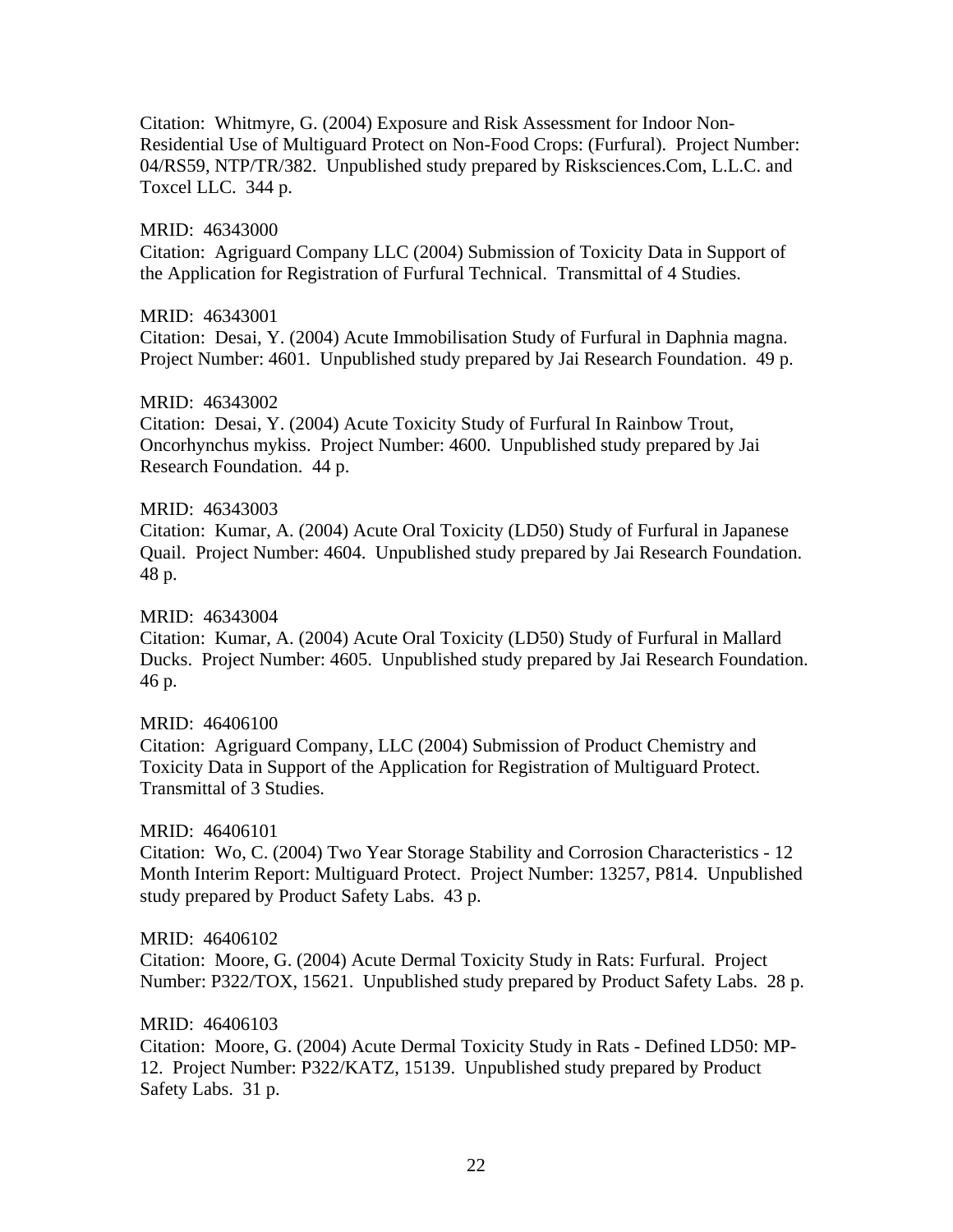Citation: Agriguard Company, LLC. (2004) Submission of Product Chemistry and Toxicity Data in Support of the Application for Registration of Multiguard Protect. Transmittal of 2 Studies.

#### MRID: 46424101

Citation: Moore, G. (2004) Acute Dermal Toxicity Study in Rats - Defined LD50: Multiguard Protect. Project Number: P322/TOX, 16080. Unpublished study prepared by Product Safety Labs. 37 p.

#### MRID: 46424102

Citation: Wo, C. (2004) Characterization of Active: Multiguard Protect. Project Number: P803, 16079. Unpublished study prepared by Product Safety Labs. 21 p.

#### MRID: 46426500

Citation: Ariguard Company LLC (2004) Submission of Product Chemistry, Environmental Fate, and Toxicity Data in Support of the Application for Registration of Furfural Technical. Transmittal of 12 Studies.

#### MRID: 46426501

Citation: McLaughlin, S. (2004) [14-C]Furfural - Determination of Photodegradation in an Aqueous Solution and Separation, Isolation and Identification of Photoproducts Present at Less Than or Equal to 10% of Applied Dose. Project Number: 13782/6103. Unpublished study prepared by Springborn Smithers Laboratories. 198 p.

# MRID: 46426502

Citation: Gledhill, W. (2004) [14-C] Furfural - Anaerobic Soil Metabolism Study. Project Number: 13782/6110. Unpublished study prepared by Springborn Smithers Laboratories. 161 p.

# MRID: 46426503

Citation: Gledhill, W. (2004) [14-C]Furfural - Plant Uptake and Translocation Test. Project Number: 13782/6111. Unpublished study prepared by Springborn Smithers Laboratories. 119 p.

#### MRID: 46426504

Citation: Muijser, J. (2004) A Sub-Acute (28-Day) Inhalation Toxicity Study with Furfural in Rats. Project Number: 010/40657, 2874, V2874. Unpublished study prepared by TNO Netherlands Org. for Sci. Res. 202 p.

# MRID: 46426505

Citation: Arts, J.; Muijser, H.; Appel, M.; et. al. (2004) Subacute (28-Day) Toxicity of Furfural in Fischer 344 Rats: a Comparison of the Oral and Inhalation Route. Food and Chemical Toxicology (42):1389-1399.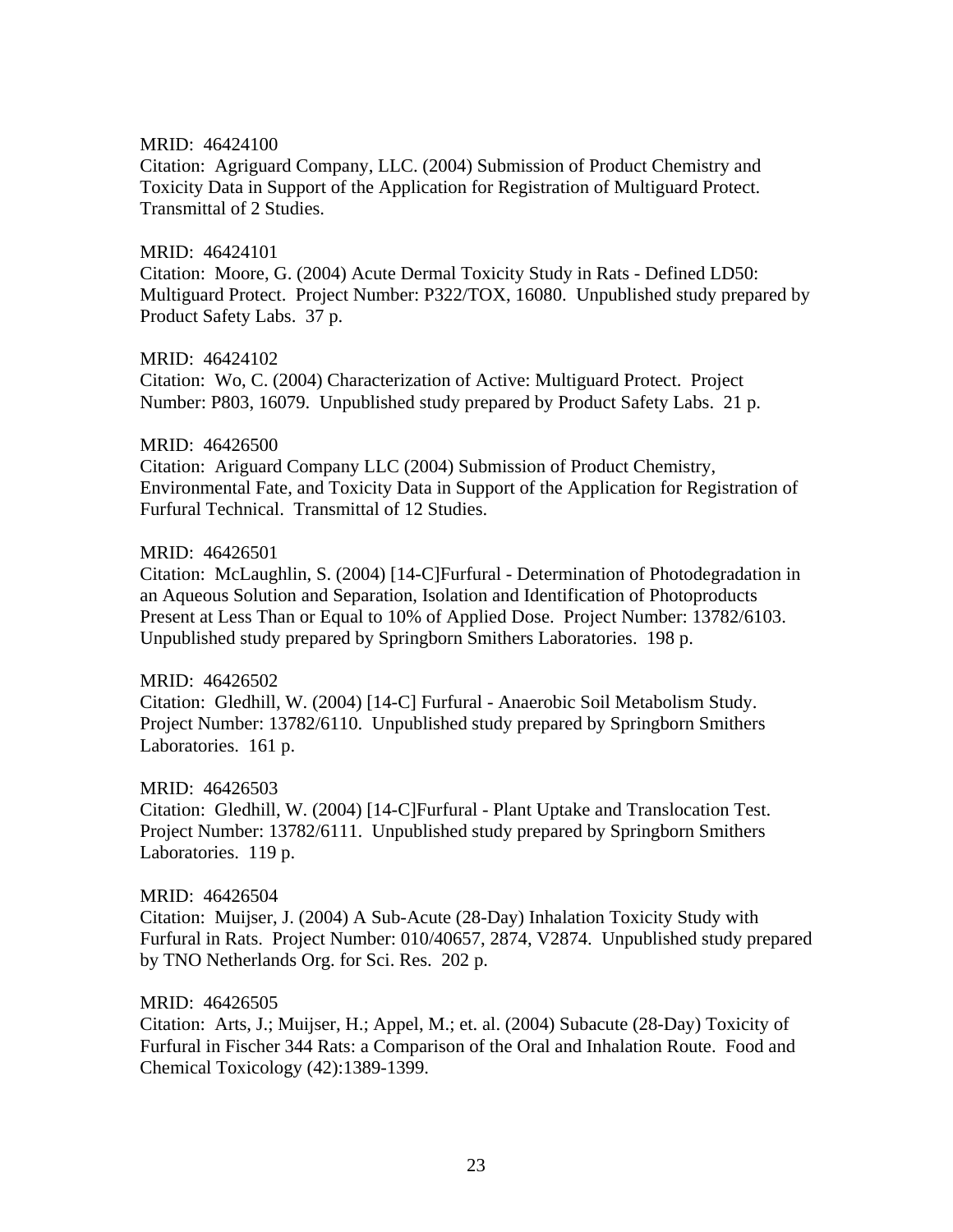Citation: Anton, R.; Barlow, S.; Boskou, D.; et. al. (2004) Furfural and Furfural Diethylacetal: Opinion of the EFSA Scientific Panel on Food Additives, Flavourings, Processing Aids and Materials in Contact with Food. The EFSA Journal 67(2004):1-27.

#### MRID: 46426507

Citation: Blankinship, A.; Kendall, T.; Krueger, H. (2004) Furfural: A 96-Hour Shell Deposition Test with the Eastern Oyster (Crassostrea virginica): Final Report. Project Number: 566A/104. Unpublished study prepared by Wildlife International, Ltd. 54 p.

# MRID: 46426508

Citation: Blankinship, A.; Kendall, T.; Krueger, H. (2004) Furfural: A 96-Hour Flow Through Acute Toxicity Test with the Saltwater Mysid (Americamysis bahia): Final Report. Project Number: 566A/102. Unpublished study prepared by Wildlife International, Ltd. 52 p.

#### MRID: 46426509

Citation: Blankinship, A.; Kendall, T.; Krueger, H. (2004) Furfural: A 96 Hour Flow-Through Acute Toxicity Test with the Sheepshead Minnow (Cyprinodon variegatus): Final Report. Project Number: 566A/103A. Unpublished study prepared by Wildlife International, Ltd. 53 p.

#### MRID: 46426511

Citation: Whitmyre, G. (2004) Assessment of Worker and Residential Exposures to Furfural Associated with Use of Multiguard Protect on Turf. Project Number: TC/04/RS64. Unpublished study prepared by Risksciences L.L.C. 59 p.

# MRID: 46426512

Citation: Hlinka, D. (2004) Air Dispersion Modeling Analysis for Furfural Emissions from Golf Courses, Turf Farms and Residential Turf Treatments of Multiguard Protect. Unpublished study prepared by Sullivan Environmental Consulting. 12 p.

#### MRID: 46465500

Citation: Agriguard Company LLC (2005) Submission of Toxicity Data in Support of the Application for Registration of Furfural Technical. Transmittal of 1 Study.

#### MRID: 46465501

Citation: Bhoite, P. (2004) Repeated Dose 28-Day Dermal Toxicity Study of Furfural in Rats Followed by a 4-Week Recovery Period. Project Number: 4700. Unpublished study prepared by Jai Research Foundation. 325 p.

# MRID: 46510600

Citation: Agriguard Company, LLC (2005) Submission of Environmental Fate Data in Support of the Application for Registration of Furfural Technical. Transmittal of 1 Study.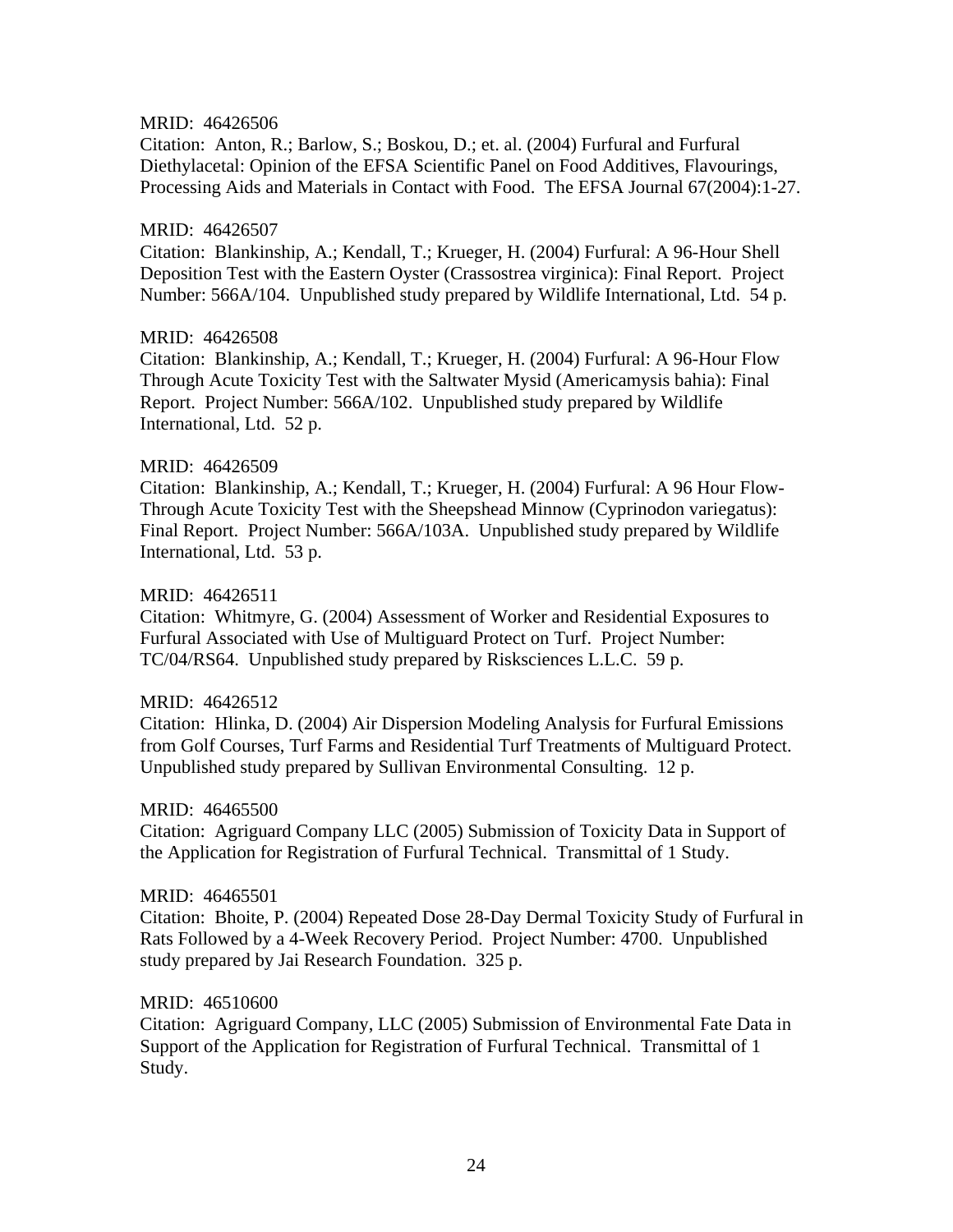Citation: Kovacs, M. (2005) Supporting Data from "Aerobic Soil Metabolism Study of Furfural" (MRID# 46011007) Referenced as Attachments A through I in Volume 1: Response to EFED/ERD #4 in July 14, 2004 Comments in DER (DP Barcode D295312), Completed March 29, 2005. Project Number: 13782/6100. Unpublished study prepared by Toxcel LLC. 105 p.

#### MRID: 46523600

Citation: Agriguard Company LLC (2005) Submission of Fate Data in Support of the Application for Registration of Furfural Technical. Transmittal of 1 Study.

#### MRID: 46523601

Citation: Kovacs, M. (2005) Response to EFED/ERB#4 6/8/2004 Comments in DER (DP Barcode D295312) on the Phototransformation in Water of Furfural. Unpublished study prepared by Toxcel LLC. 6 p.

#### MRID: 46523700

Citation: Agriguard Company LLC Submission of Fate Data in Support of the Application for Registration of Furfural Technical. Transmittal of 1 Study.

#### MRID: 46523701

Citation: Kovacs, M. (2005) Response to EFED/ERB #4 July 14, 2004 Comments in DER (DP Barcode D295312) on the Aerobic Biotranformation of Furfural in Soil. Unpublished study prepared by Toxcel LLC. 19 p.

# MRID: 46523800

Citation: Agriguard Company LLC (2005) Submission of Product Chemistry Data in Support of the Application for Registration of Furfural Technical. Transmittal of 2 Studies.

# MRID: 46523801

Citation: Kovacs, M. (2005) Response to EFED/ERB#4 7/18/2004 Comments in DER (DP Barcode D295312) on the Adsorption/Desorption (Batch Equilibrium) Study (MRID# 46011006) of Furfural. Unpublished study prepared by Toxcel LLC. 59 p.

MRID: 46523802 Citation: Kovacs, M. (2005) Data Waiver Request - Soil Column Leaching Study. Unpublished study prepared by Toxcel LLC. 9 p.

# MRID: 46523900

Citation: Agriguard Company LLC (2005) Submission of Fate Data in Support of the Application for Registration of Furfural Technical. Transmittal of 1 Study.

#### MRID: 46523901

Citation: Kovacs, M. (2005) Response to EFED/ERB#4 6/15/2004 Comments in DER (DP Barcode D298145) on the Laboratory Volatility of Furfural from Soil. Unpublished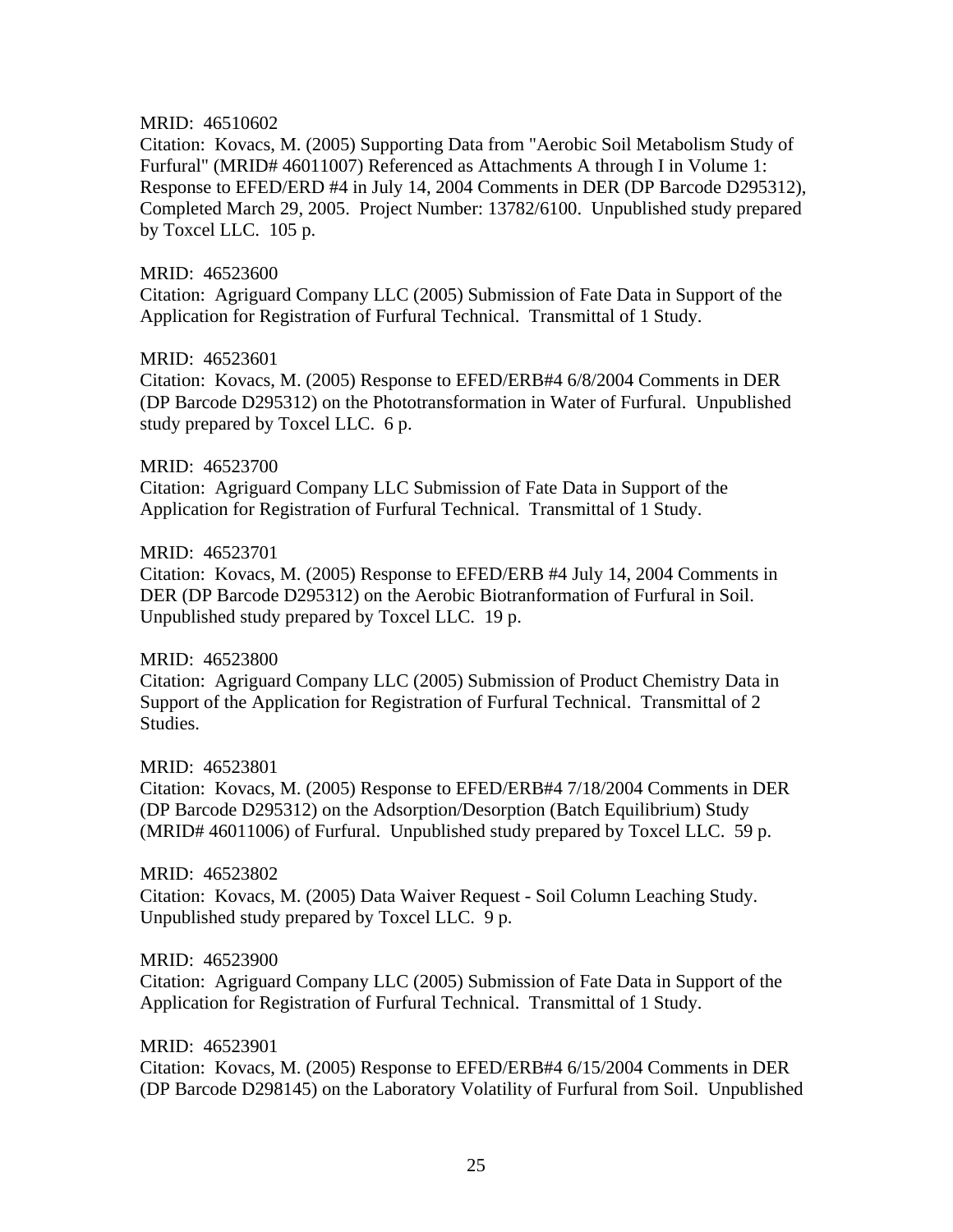study prepared by Toxcel LLC. 3 p.

MRID: 46531400

Citation: Agriguard Co., LLC. (2005) Submission of Product Chemistry Data in Support of the Application for Registration of Multiguard Project. Transmittal of 1 Study.

MRID: 46531401

Citation: Wo, C. (2005) Two Year Storage Stability and Corrosion Characteristics: Multiguard Protect. Project Number: P814, 13257. Unpublished study prepared by Product Safety Laboratories. 48 p.

MRID: 46629400

Citation: Agriguard Company LLC (2005) Submission of Toxicity Data in Support of the Application for Registration of Furfural Technical. Transmittal of 1 Study.

MRID: 46629401

Citation: Nemec, M. (1997) A Dose Range-Finding Developmental Toxicity Study of Furfural in Rats. Project Number: WIL/12377. Unpublished study prepared by WIL Research Laboratories, Inc. 416 p.

MRID: 46701000 Citation: Agriguard Co., LLC (2005) Submission of Toxicity Data in Support of the Application for Registration of Furfural Technical. Transmittal of 1 Study.

MRID: 46701001 Citation: Merkel, D. (2005) Furfural Technical: 14-Day Repeat Dose Range Finding: Rats Dermal. Project Number: 16817, P204/R14. Unpublished study prepared by Product Safety Laboratories. 72 p.

MRID: 46752300 Citation: Agriguard, LLC (2006) Submission of Toxicity, Exposure and Risk Data in Support of the Application for Registration of Furfural Technical. Transmittal of 1 Study.

MRID: 46752301 Citation: Kovacs, M.; Katz, A.; Whitmyre, G. (2006) Response to HED/EFED Risk Assessment Attached to EPA Letter (M. Waller) Dated November 4, 2005: (Furfural Technical). Unpublished study prepared by Toxcel, LLC. 43 p.

MRID: 46758400 Citation: Agriguard Co., LLC (2006) Submission of Environmental Fate Data in Support of the Application for Registration of Fufural Technical. Transmittal of 1 Study.

MRID: 46758401 Citation: Gledhill, W. (2006) Raw Data Supplement to (Carbon 14)Multiguard Protect - Volatility from Soil Under Laboratory Conditions (MRID # 46106301) Original Report